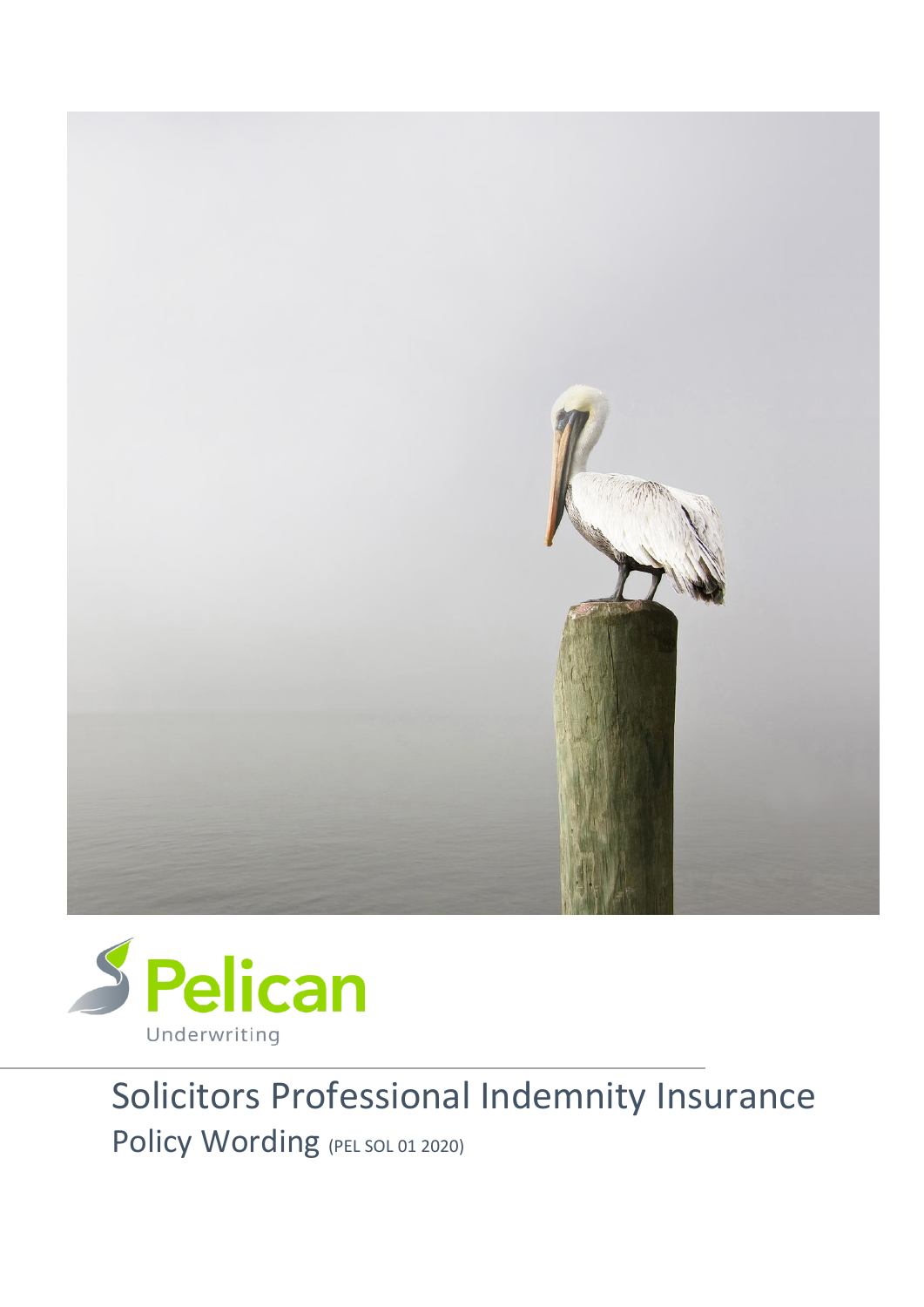

# **Contents**

| 3. |  |  |
|----|--|--|
| 4. |  |  |
| 5. |  |  |
| 6. |  |  |
|    |  |  |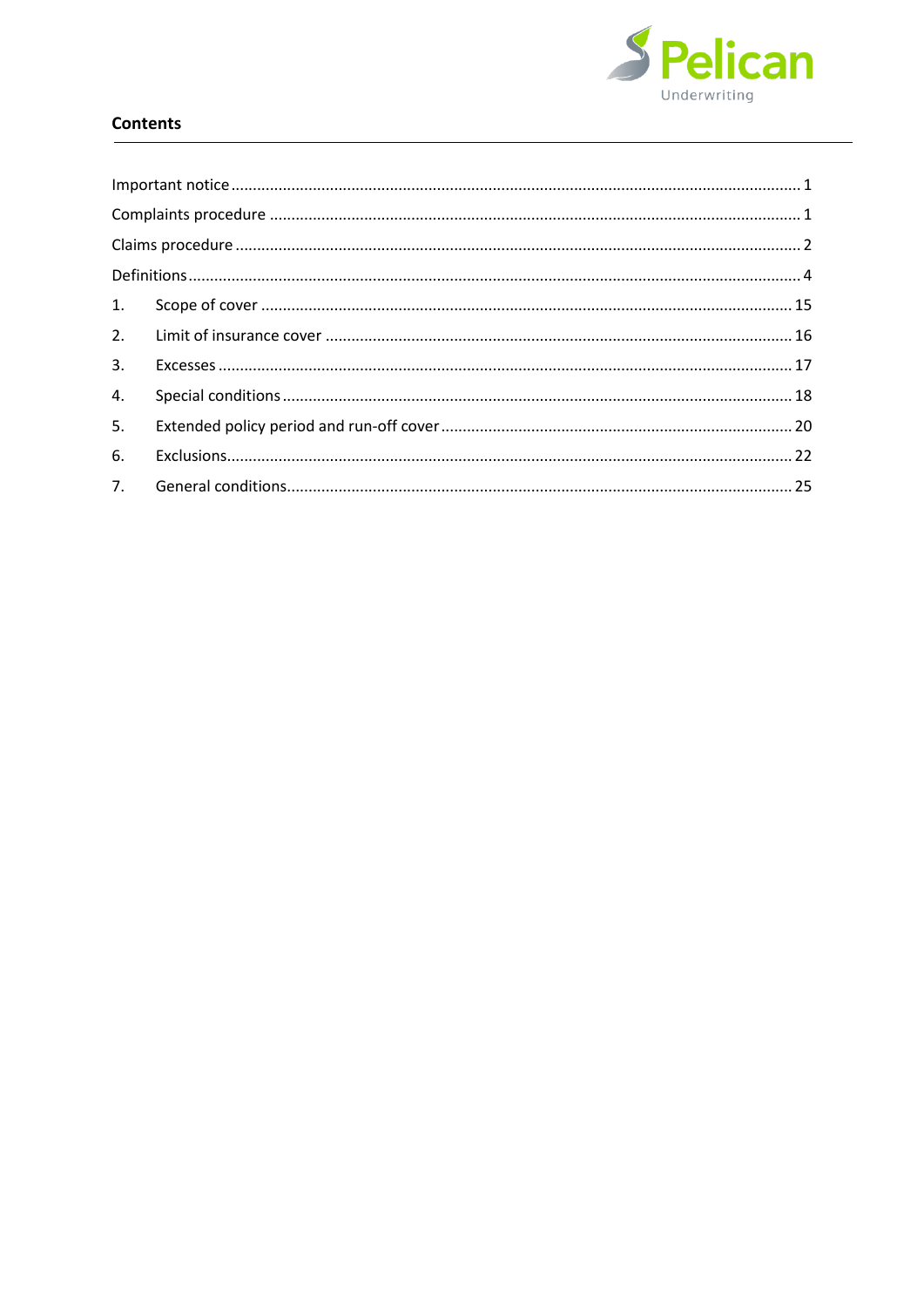

#### <span id="page-2-0"></span>**IMPORTANT NOTICE**

Please read this policy carefully to ensure that it is in accordance with your requirements and that you understand its terms, exclusions and conditions. Please contact us immediately if any corrections are necessary.

You can find copies of the SRA Indemnity Insurance Rules and of the standard Participating Insurer's Agreement at the Solicitors Regulation Authority's website, a[t www.sra.org.uk.](http://www.sra.org.uk/)

Any enquiries you have regarding your policy can be addressed either to the insurance broker who arranged the policy for you or directly to us.

This policy is underwritten by Pelican Underwriting Management Limited on behalf of Great Lakes Insurance SE.

#### <span id="page-2-1"></span>**COMPLAINTS PROCEDURE**

We aim to provide a first-class service. If you have any reason to complain about your insurance policy, or us, please use the complaints procedure below.

#### **Our Commitment To You**

- We will acknowledge your complaint promptly,
- We will conduct a thorough investigation of your complaint,
- We will keep you informed of the progress of your complaint,
- We will do everything we can to resolve your complaint fairly,
- We will learn from our mistakes and use your feedback to continually improve our service.

If you wish to make a complaint, the first step is to contact us at Pelican Underwriting: Forum House, 15-18 Lime Street, London, EC3M 7AN

Email: [complaints@puml.co.uk](mailto:complaints@puml.co.uk) Telephone: (0)207 933 9368

When you do this, please quote your policy or claim number as it will help us to deal with your complaint promptly.

If you remain dissatisfied after we have considered your complaint, you may be eligible to refer the matter to the Financial Ombudsman Service (FOS). The FOS is an independent service in the UK for settling disputes between consumers / small businesses and businesses providing financial services.

The FOS's contact details are as follows: Financial Ombudsman Service Exchange Tower London E14 9SR Telephone: (0)800 023 4567 Website[: www.financial-ombudsman.org.uk](http://www.financial-ombudsman.org.uk/)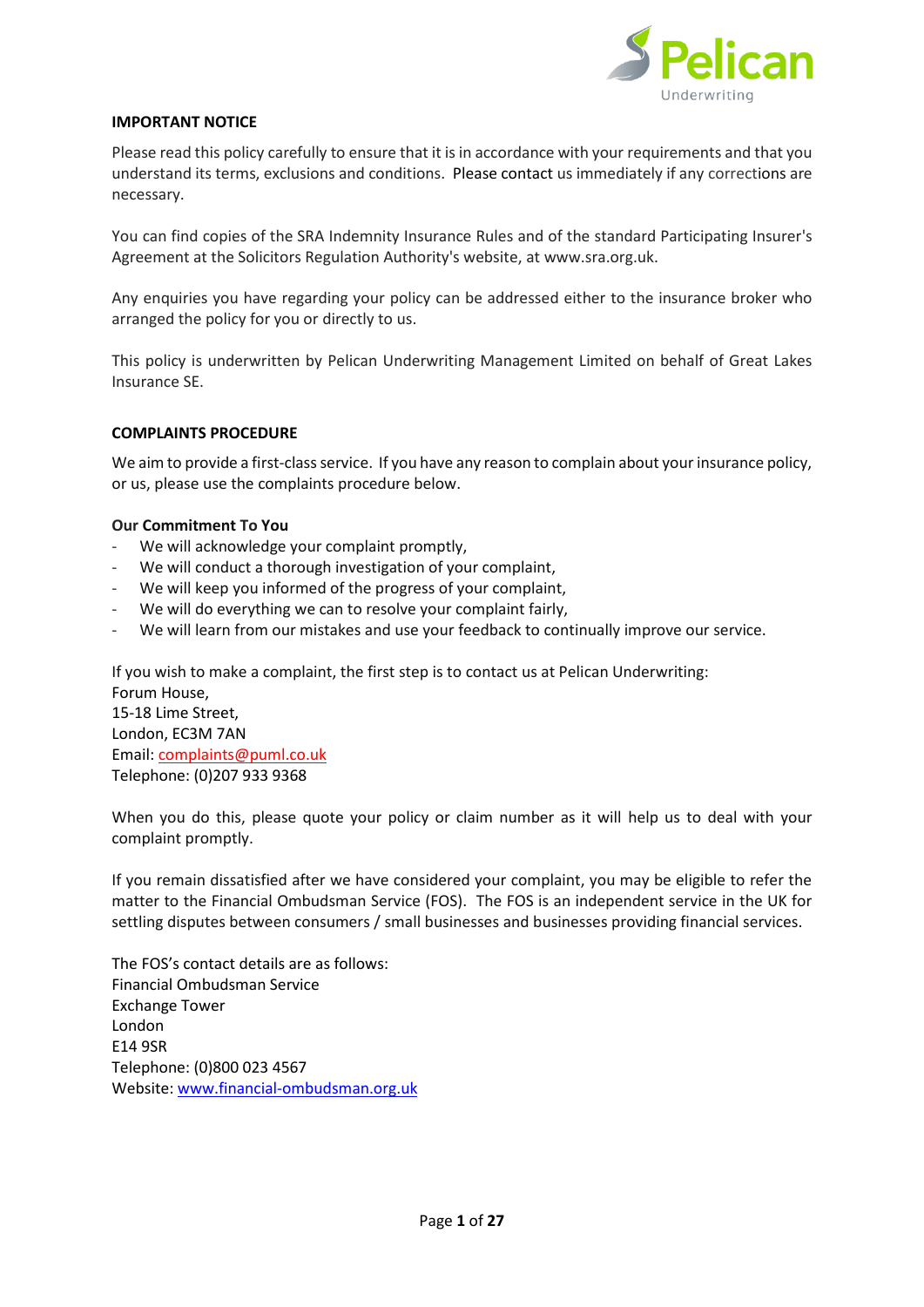

#### <span id="page-3-0"></span>**CLAIMS PROCEDURE**

Where there is a claim or a possible claim, you must tell us as soon as possible.

This policy requires that you notify insurers of any incident, occurrence, fact, matter or act or omission which may give rise to a claim in respect of civil liability. All circumstances and claims must be reported as soon as possible.

If you are not sure whether to notify a circumstance or claim, you should call your broker or the DAC Beachcroft Specialist Claims Service helpline on +44 (0)117 918 2636, details of which can be found in your policy.

Please contact us quoting your policy or claim number.

Contact details for DAC Beachcroft are as follows: DAC Beachcroft LLP Portwall Place Portwall Lane Bristol BS1 6NA Email: [pelican@dacbeachcroft.com](mailto:pelican@dacbeachcroft.com) Telephone: +44 (0)117 918 2636

## **Privacy Notice**

The General Data Protection Regulation (GDPR) gives you rights over the processing of your personal data by whoever and wherever it is held.

Pelican Underwriting Management Limited (PUML), operate as an agent of its holding company Manchester Underwriting Management Limited (MUM)

PUML/MUM is the data controller of any personal data which it holds about you or processes and MUM will process your personal data in accordance with data protection laws. Details of who MUM is and where we can be contacted can be found on our website [www.pelicanunderwriting.com](http://www.pelicanunderwriting.com/) and [www.manchesterunderwriting.com.](http://www.manchesterunderwriting.com/) This personal data includes details such as your name, address and contact details and any other information that we collect about you in connection with the insurance cover from which you benefit. This information may include special categories of personal data such as information about your health and any criminal convictions you may have and may be obtained from you, your representatives and public records (e.g. criminal records, regulatory records, anti-fraud databases).

We process your personal data for the purposes of providing insurance related services to you and for business purposes such as fraud prevention, record management and general day to day business operations. As an underwriting agent for insurers MUM will collect and transfer your personal data to various parties associated with the services MUM provides to you. The way insurance works means that your information may be shared with, and used by, a number of third parties in the insurance sector for example, our group companies, insurers, agents or brokers, reinsurers, loss adjusters, subcontractors, regulators, law enforcement agencies, fraud and crime prevention and detection agencies and compulsory insurance databases. We will only disclose your personal information in connection with the insurance cover that we provide and to the extent required or permitted by law.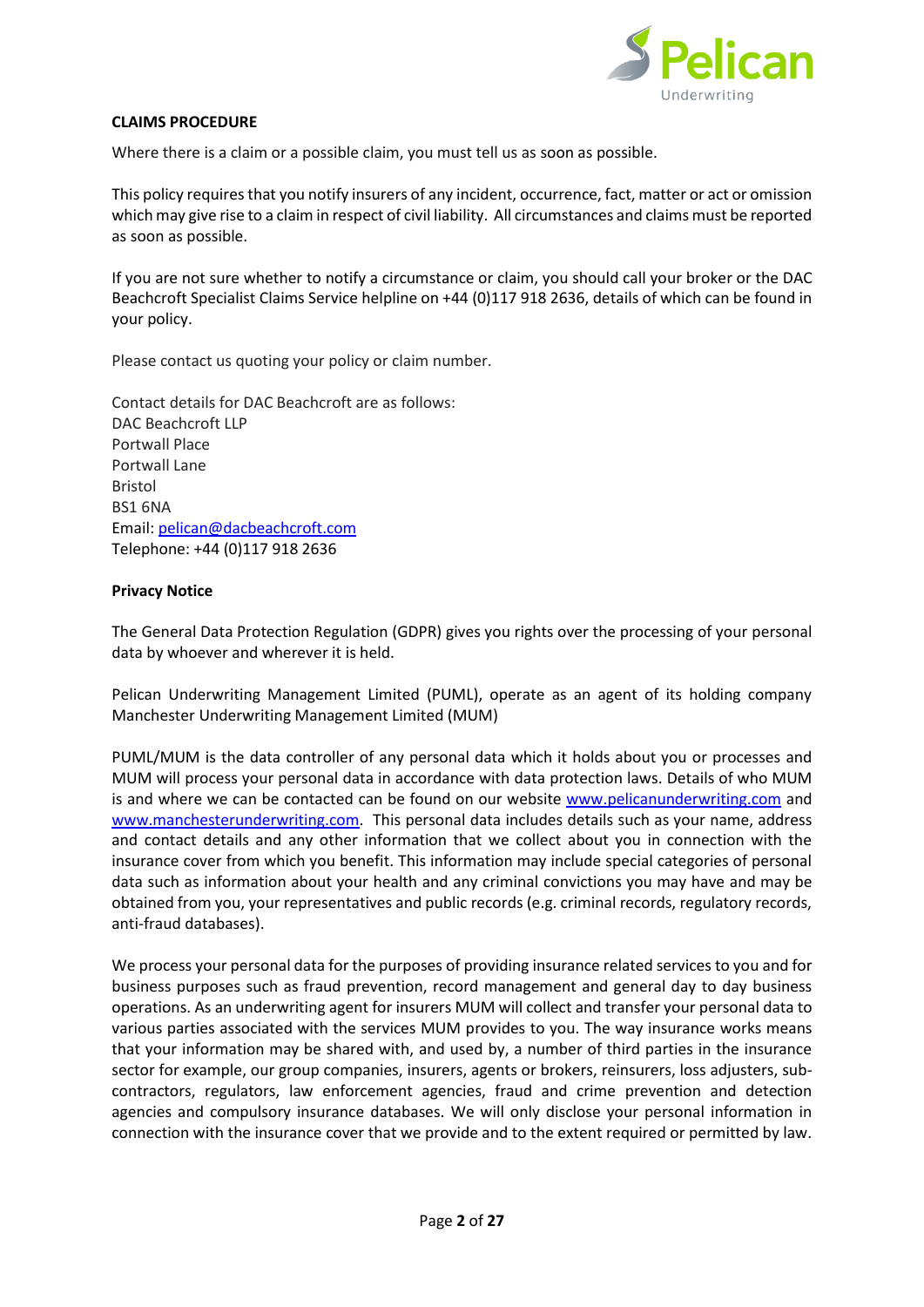

Details of what information PUML/MUM collects, its source, the legal basis for this, who PUML/MUM may pass it to and why PUML/MUM does this are set out in PUML/MUM's privacy notice which may be accessed on PUML/MUM's web site at [http://www.manchesterunderwriting.com/contact](http://www.manchesterunderwriting.com/contact-us/privacy-notice/)[us/privacy-notice/.](http://www.manchesterunderwriting.com/contact-us/privacy-notice/) If you pass us personal data about any third party, you should ensure that they are aware of the content of this notice. PUML/MUM's policy is to keep any information obtained from you secure and confidential and only use it for the purposes of providing insurance, or as may be specifically agreed with you.

## **Claims Data**

Insurance companies share claims data:

- a) to ensure that more than one claim cannot be made for the same matter,
- b) to check that claims information matches what was provided when insurance cover was taken out, and
- c) when required, to act as a basis for investigating claims, when our recorded information is incorrect or when we suspect that insurance fraud is being attempted.

You should provide us with the correct information if you are making a claim under your own policy or, if you are a third party, a policy held by one of our customers.

#### **Right of access and correction**

As a data subject, you have a right of access to, and correction of, information that we hold about you. If you would like to exercise either of these rights, you should contact our Compliance Officer at:

Forum House, 15-18 Lime Street, London, EC3M 7AN Email: enquiries@puml.co.uk Telephone: (0)207 933 9368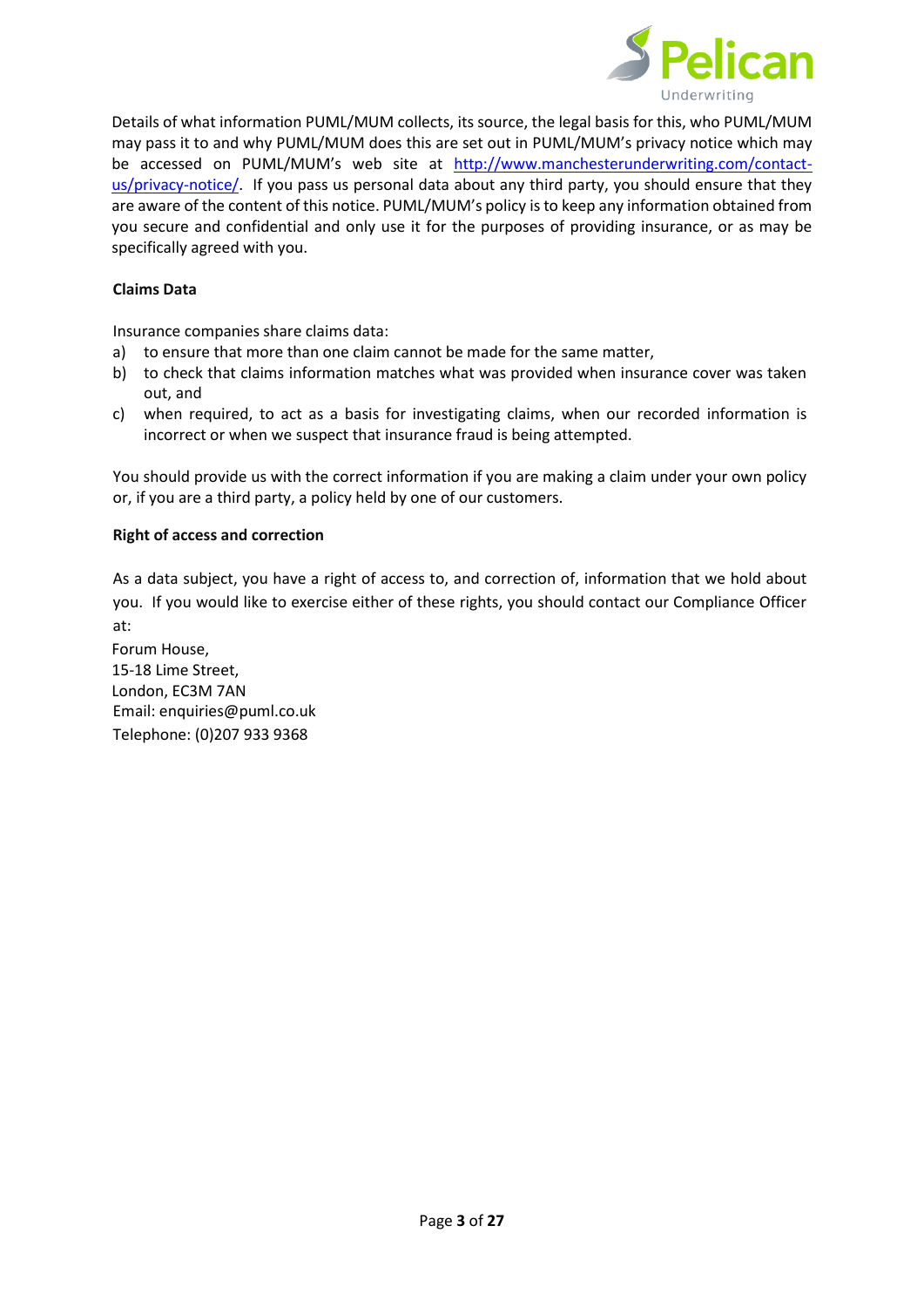

#### <span id="page-5-0"></span>**DEFINITIONS**

In this contract:

*approved regulator* means any body listed as an approved regulator in paragraph 1 of Schedule 4 to the *LSA* or designated as an approved regulator by an order under paragraph 17 of that Schedule.

*assets* includes money, documents, wills, deeds, investments and other property.

#### *authorised body* means:

- (a) a body that has been authorised by the *SRA* to practise as a *licensed body* or a *recognised body*; or
- (b) a *sole practitioner's* practice that has been authorised by the *SRA* as a *recognised sole practice.*

*body corporate* means a *company*, an *LLP* or a *partnership* which is a legal person in its own right.

*building society* means a building society within the meaning of the Building Societies Act 1986.

*cessation* means where the *insured firm's practice* ceases during the *period of insurance* or after the *period of insurance* in circumstances where the *insured firm* has not obtained insurance complying with the *MTC* and incepting on and with effect from the day immediately following the expiration of the *policy period.*

*cessation period* means the period commencing on the expiry of the *extended indemnity period* where, during the *extended indemnity period* the relevant *insured firm* has not ceased *practice* or obtained a *policy* of *qualifying insurance* incepting with effect on and from the day immediately following expiration of the *policy period*, and ending on the date which is the earlier to occur of:

- a) the date, if any, on which the *insured firm* obtains a *policy* of *qualifying insurance* incepting with effect on and from the from the day immediately following expiration of the *policy period*;
- b) the date which is 90 days after the commencement of the *extended indemnity period*; or
- c) the date on which the *insured firm's practice* ceases.

*circumstances* means an incident, occurrence, fact, matter, act or omission which may give rise to a *claim* in respect of civil liability.

*claim* means a demand for, or an assertion of a right to, civil compensation or civil damages or an intimation of an intention to seek such compensation or damages. For these purposes, an obligation on an *insured firm* and/or any *insured* to remedy a breach of the SRA Accounts Rules , or any rules which replace them in whole or in part, shall be treated as a claim, and the obligation to remedy such breach shall be treated as a civil liability for the purposes of clause 1, whether or not any *person* makes a demand for, or an assertion of a right to, civil compensation or civil damages or an intimation of an intention to seek such compensation or damages as a result of such breach, except where any such obligation may arise as a result of the insolvency of a bank (as defined in section 87 of the *SA*) or a *building society* which holds client money in a client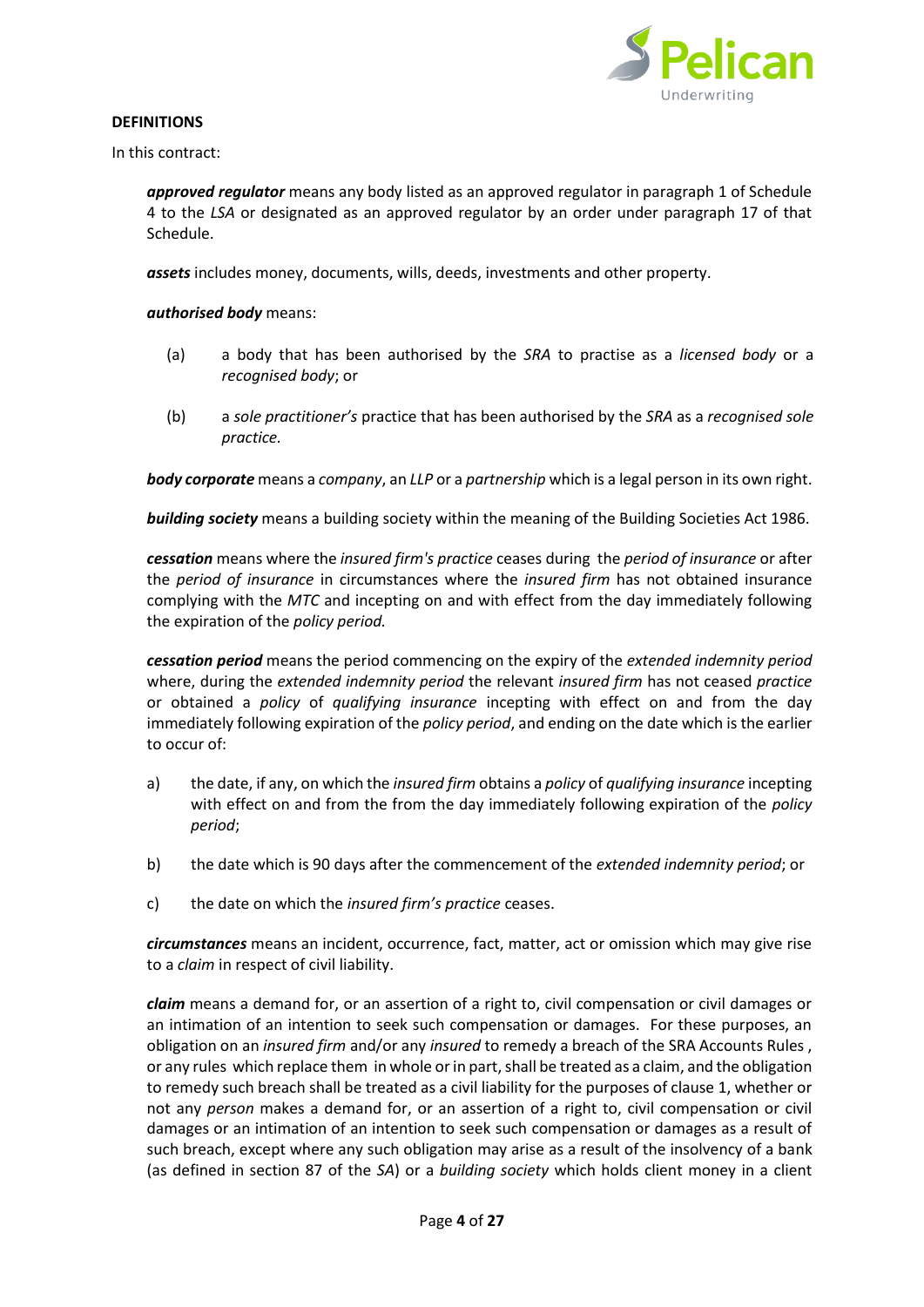

account of the *insured firm* or the failure of such bank or *building society* generally to repay monies on demand.

*claimant* means a *person* or entity which has made or may make a *claim* including a *claim* for contribution or indemnity.

*Companies Acts* means the Companies Act 1985 and the Companies Act 2006.

**company** means (i) a company incorporated in a state to which the Establishment of Lawyers Directive 98/5/EC applies and registered under the Companies Acts or (ii) a societas Europaea.

*documents* means all:

- a) documents whether written, printed or reproduced by any other method (excluding any bearer bonds, coupons, shares, bank or currency notes, stamps or other negotiable instruments).
- b) computer systems records (excluding any bearer bonds, coupons, shares, bank or currency notes, stamps or other negotiable instruments).

the property of the *insured* or for which the *insured* is responsible

*defence costs* means legal costs and disbursements and investigative and related expenses reasonably and necessarily incurred with the consent of the *insurer* in:

- a) defending any proceedings relating to a *claim*; or
- b) conducting any proceedings for indemnity, contribution or recovery relating to a *claim*; or
- c) investigating, reducing, avoiding or compromising any actual or potential *claim*; or
- d) acting for any *insured* in connection with any investigation, inquiry or disciplinary proceeding (save in respect of any disciplinary proceeding under the authority of the *SRA* or the *Tribunal*);

and does not include any internal or overhead expenses of the *insured firm* or the *insurer* or the cost of any *insured*'s time.

*director* means a director of a *company*; and in relation to *a societas Europaea* includes:

- a) in a two-tier system, a member of the management organ and a member of the supervisory organ; and
- b) in a one-tier system, a member of the administrative organ.

*employee* means any person other than a *principal*:

- a) employed or otherwise engaged in the *insured firm's practice* (including under a contract for services) including, without limitation, as a *solicitor*, lawyer, trainee solicitor or trainee lawyer, consultant, *associate*, locum tenens, agent, *appointed person*, office or clerical staff member or otherwise;
- b) seconded to work in the *insured firm's practice*; or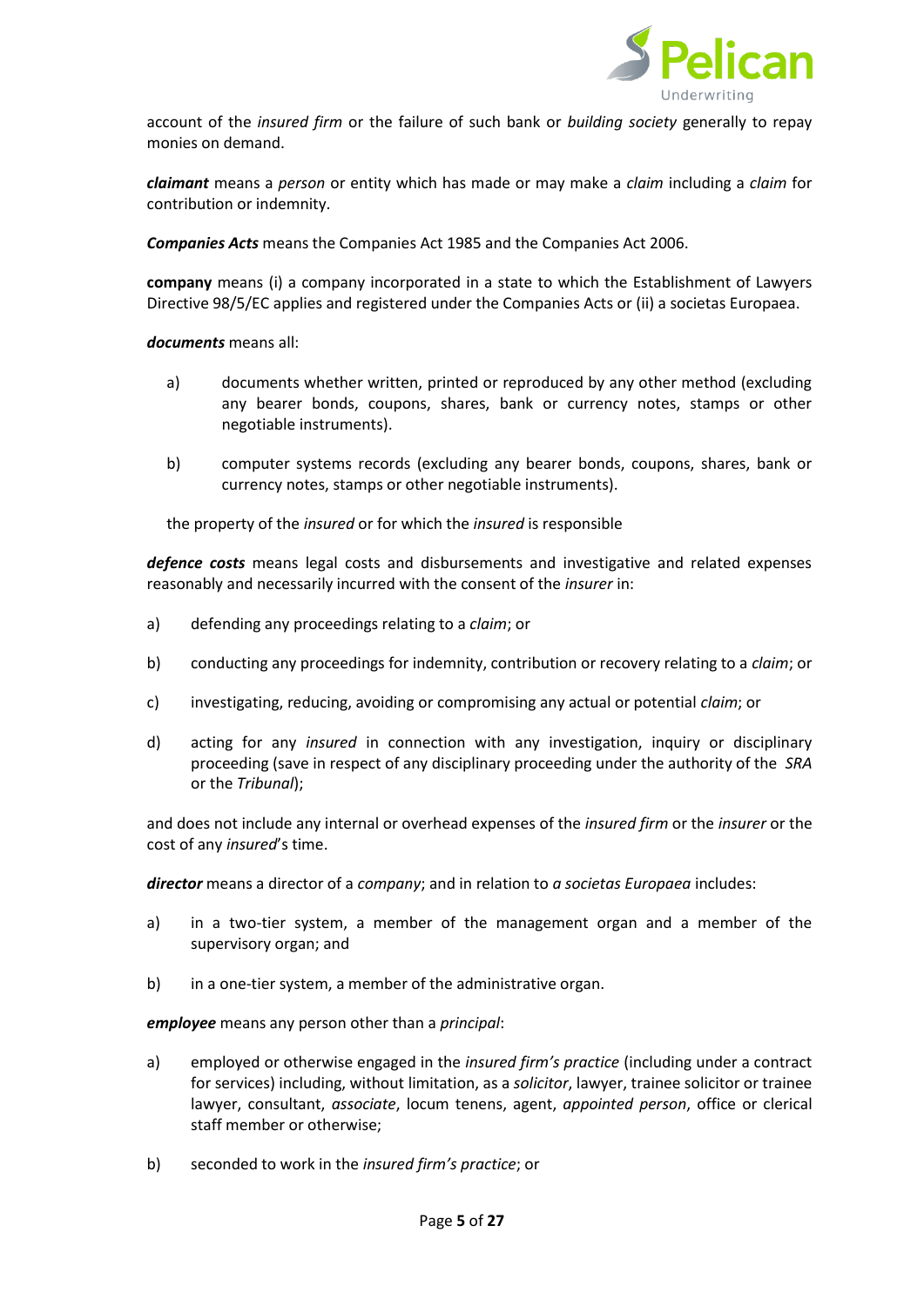

c) seconded by the *insured firm* to work elsewhere;

but does not include any person who is engaged by the *insured firm* under a contract for services in respect of any work where that person is required, whether under the SRA Indemnity Insurance Rules or under the rules of any other professional body, to take out or to be insured under separate professional indemnity insurance in respect of that work.

*Establishment Directive Profession* means any profession listed in Article 1.2(a) of the Establishment of Lawyers Directive 98/5/EC , including a *solicitor*, barrister or advocate of the United Kingdom

*excess* means the first amount of a *claim* which is not covered by the insurance.

*existing instructions* means instructions to carry out *legal activities* received by an *insured firm* from a client, which the *insured firm* has accepted, on terms that have been agreed by the client, prior to the *firm* becoming subject to cover under the *cessation period.*

*extended policy period* means the period commencing at the end of the *policy period* and ending on the date which is the earlier to occur of:

- a) the date, if any, on which the *insured firm* obtains a *policy* of *qualifying insurance* incepting on and with effect from the day immediately following the expiration of the *policy period*;
- b) the date which is 30 days after the end of the *policy period*; or
- c) the date on which the *insured firm's practice* ceases.

*FSMA* means the Financial Services and Markets Act 2000.

*indemnity period* means the period of one year starting on 1 September 2000, 2001 or 2002, the period of 13 calendar months starting on 1 September 2003, or the period of one year starting on 1 October in any subsequent calendar year.

**insolvency event** means in relation to a *participating insurer*:

- a) the appointment of a provisional liquidator, administrator, receiver or an administrative receiver; or
- b) the approval of a voluntary arrangement under Part I of the Insolvency Act 1986 or the making of any other form of arrangement, composition or compounding with its creditors generally; or
- c) the passing of a resolution for voluntary winding up where the winding up is or becomes a creditors' voluntary winding up under Part IV of the Insolvency Act 1986; or
- d) the making of a winding up order by the court; or
- e) the making of an order by the court reducing the value of one or more of the *participating insurer's* contracts under section 377 of *FSMA*; or
- f) the occurrence of any event analogous to any of the foregoing insolvency events in any jurisdiction outside England and Wales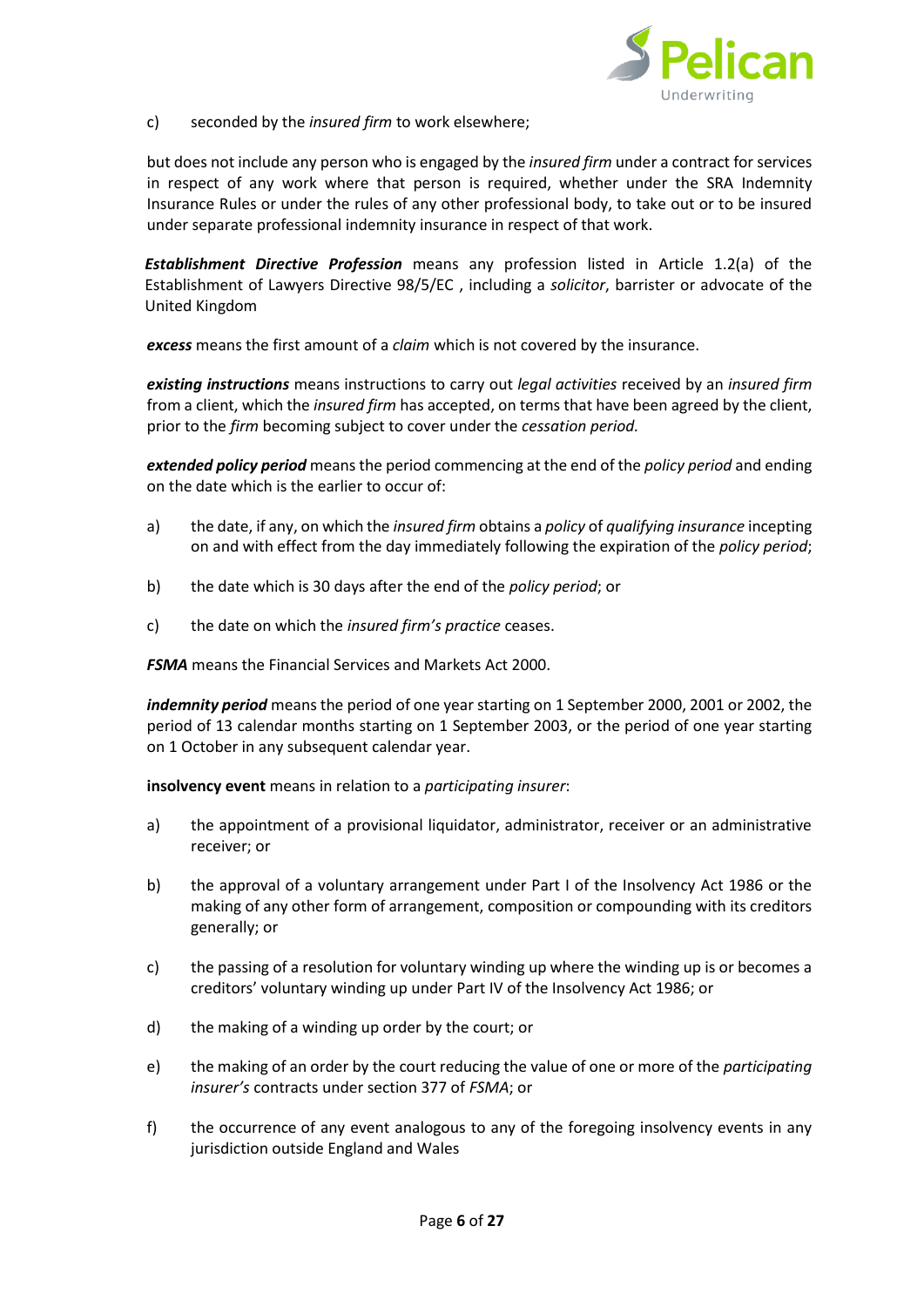

*insured* means each *person* and entity named or described as a *person* to whom cover under this contract extends and includes, without limitation, those referred to in clause 1.3

*insured firm* means the- *authorised body* which contracted with the *insurer* to provide the insurance.

## *Insured firm's practice* means:

- a) the legal *practice* carried on by the *insured firm* as at the commencement of the *period of insurance*; and
- b) the continuous legal *practice* preceding and succeeding the *practice* referred to in paragraph (i) (irrespective of changes in ownership of the *practice*)
- c) *insurer* means the underwriter(s) of the insurance as specified in the *policy schedule*.

#### *lawyer of England and Wales* means:

- a) a *solicitor*; or
- b) an individual who is authorised to carry on *legal activities* in England and Wales by an *approved regulator* other than the *SRA*, but excludes a member of an *Establishment Directive Profession* registered with the Bar Standards Board under the Establishment of Lawyers Directive 98/5/EC.

*Legal Ombudsman* means the scheme administered by the Office for Legal Complaints under Part 6 of the *LSA.*

*licensed body* means a body licensed by the *SRA* under Section 71(2) of the *LSA* in accordance with the SRA Authorisation of Firms Rules*.*

*LLP* means a limited liability partnership incorporated under the Limited Liability Partnerships Act 2000.

*LSA* means the Legal Services Act 2007.

*manager* means:

- a) a *member* of an *LLP*;
- b) a *director* of a *company*;
- c) a *partner* in a *partnership*; or
- d) in relation to any other body, a member of its governing body.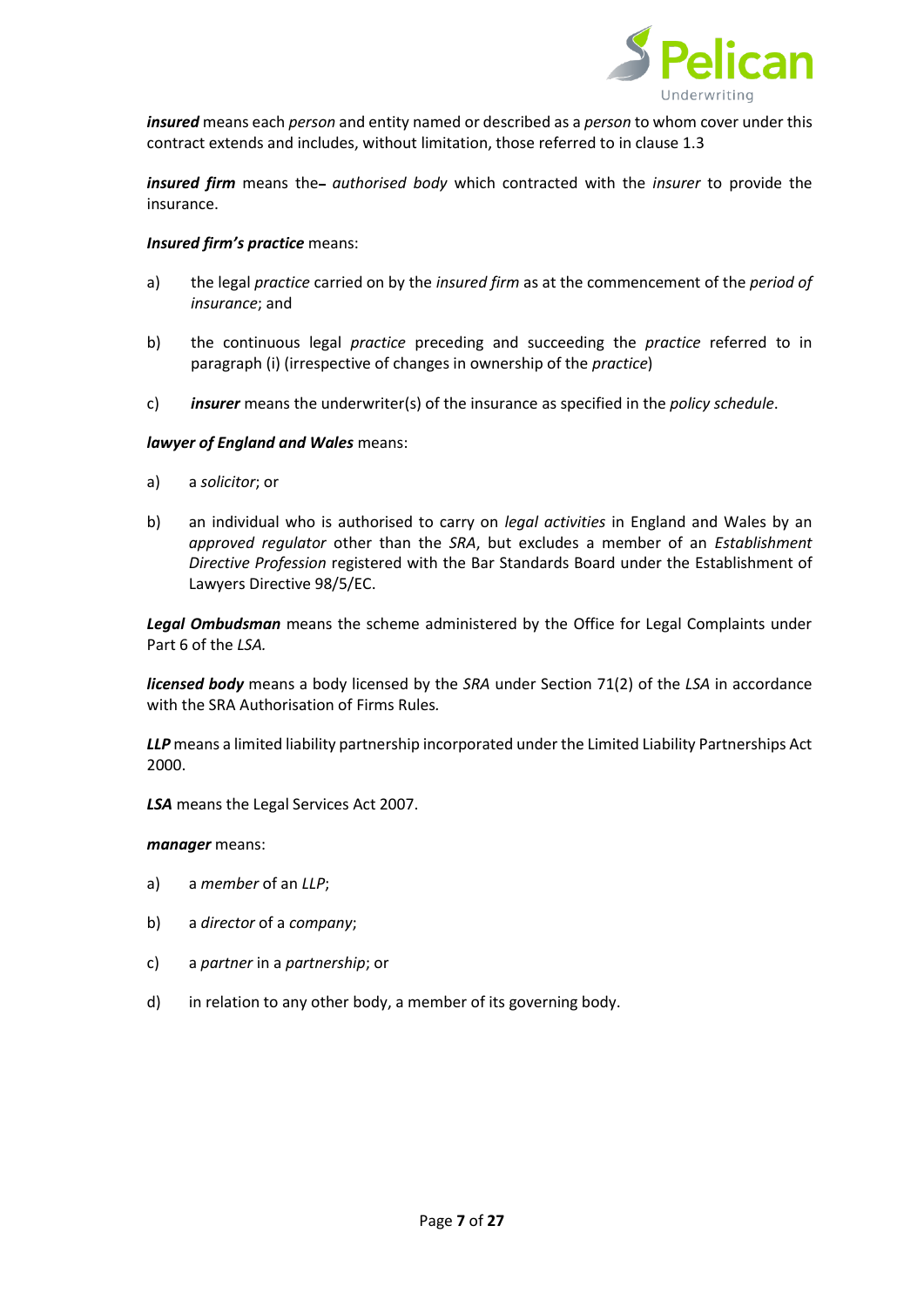

#### *member* means:

- a) in relation to a *company*, a *person* who has agreed to be a member of the *company* and whose name is entered in the c*ompany's* register of members; and
- b) in relation to an *LLP*, a member of that *LLP*.

*MTC* means the minimum terms and conditions with which a *policy* of *qualifying insurance* is required by the SRA Indemnity Insurance Rules to comply.

*MUM* shall mean Manchester Underwriting Management Limited whose address is Link House, St Mary's Way, Chesham, Buckinghamshire, HP5 1HR

*non-SRA firm* means a *sole practitioner*, *partnership*, *LLP* or *company* which is not authorised to practise by the *SRA*, and which is either:

- a) authorised or capable of being authorised to practise by another *approved regulator*; or
- b) not capable of being authorised to practise by any *approved regulator*.

*overseas* means outside England and Wales.

*participating insurer* means an *authorised insurer* which has entered into a *participating insurer's agreement* with the *Society SRA* which remains in force for the purposes of underwriting new business at the date on which the relevant contract of *qualifying insurance* is made.

*participating insurer's agreement* means an agreement in such terms as the *SRA* may prescribe setting out the terms and conditions on which a *participating insurer* may provide professional indemnity insurance to *solicitors* and others in *private legal practice* in England and Wales.

*partner* means a *person* who is or is held out as a partner in a *partnership.*

*partnership* means an unincorporated *insured firm* in which *persons* are or are held out as *partners* and does not include an *insured firm* incorporated as an *LLP.*

*period of insurance* means the period for which the insurance operates, as stated in the schedule, but excluding the *extended policy period* and the *cessation period*.

*person* includes a body of persons (corporate or unincorporated).

*policy* means a contract of professional indemnity insurance made between one or more *persons*, each of which is a *participating insurer*, and an *authorised body.*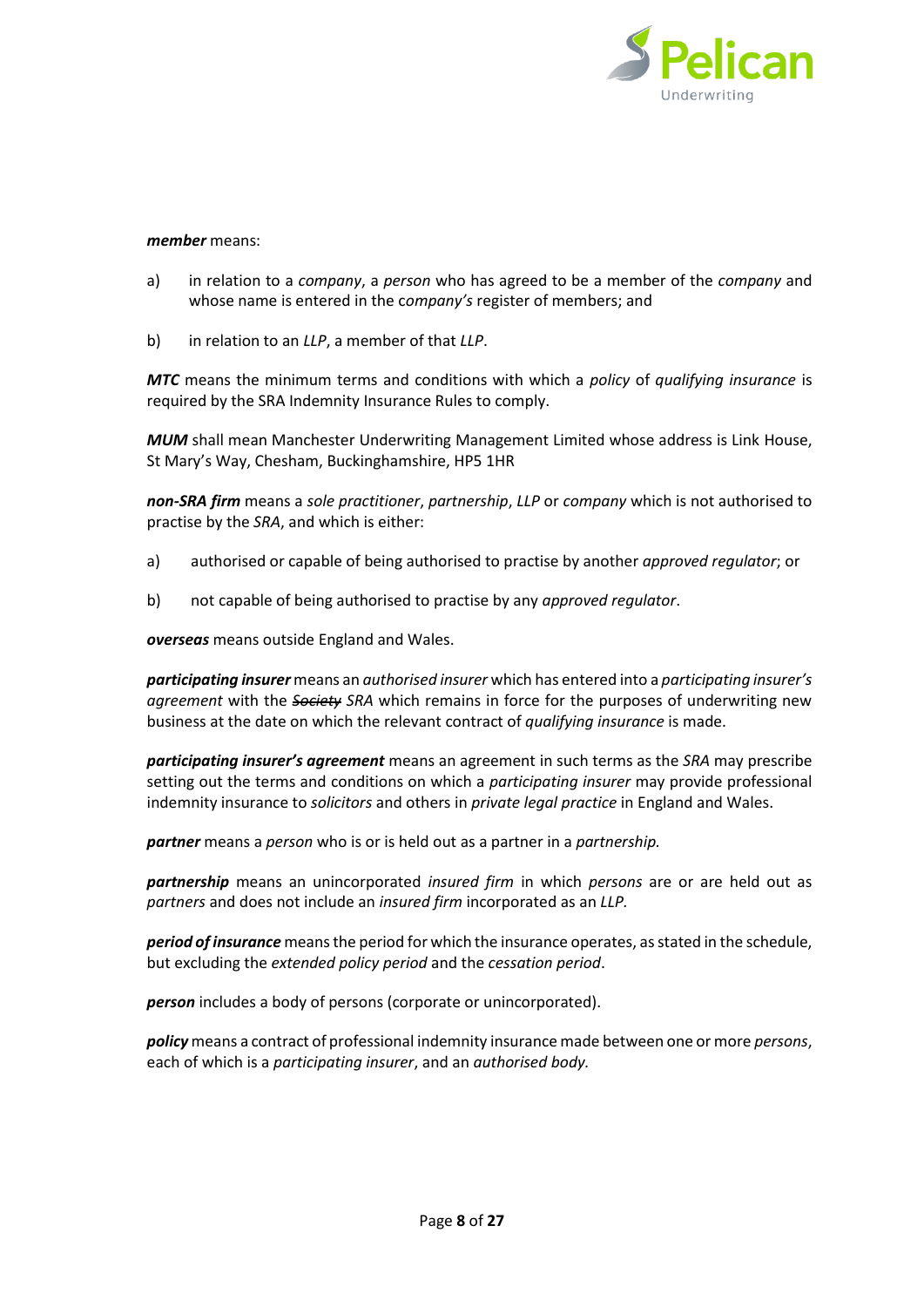

## *policy default*

- a) means a failure on the part of an *insured firm* or any *principal* of that *firm*:
	- A. to pay for more than two months after the due date for payment all or any part of the premium or any other sum due in respect of a *policy*; or
	- B. to reimburse within two months a *participating insurer* in respect of any amount falling within an *insured firm's policy* excess which has been paid on an insured's behalf to a claimant by a *participating insurer*,
- b) for the purposes of this definition, the due date for payment means, in respect of any *policy* or any payment to be made under any *policy*:
	- A. the date on which such payment fell due under the terms of the *policy* or any related agreement or arrangement; or
	- B. if an *insured firm* was first required under the Solicitors' Indemnity Insurance Rules 2000 to 2010, the SRA Indemnity Insurance Rules 2011 to 2012, the SRA Indemnity Insurance Rules or any rules subsequent thereto to effect such a *policy* prior to the date on which it did so, the date if earlier on which such payment would have fallen due had such *policy* been effected by the *insured firm* when it was first required to do so under any such rules.

*policy period* means the *period of insurance* in respect of which risks may attach under a *policy*, but excluding the *extended policy period* and the *cessation period*.

*policy schedule* means the schedule provided together with this *policy* which sets out details relating to the insurance provided under this contract.

*practice* means the whole or such part of the *private legal practice* of an *authorised body* as is carried on from one or more offices in England and Wales.

#### *principal* means:

- a) where the *authorised body* is or was:
	- A. a *recognised sole practice* the *sole practitioner*
	- B. a *partnership* each partner;
	- C. a *company* with a share capital each *director* of that *company* and any *person* who:
		- (i) is held out as a *director*; or
		- (ii) beneficially owns the whole or any part of a share in the *company*; or
		- (iii) is the ultimate beneficial owner of the whole or any part of a share in the *company*;
	- D. a *company* without a share capital each *director* of that *company* and any *person*  who: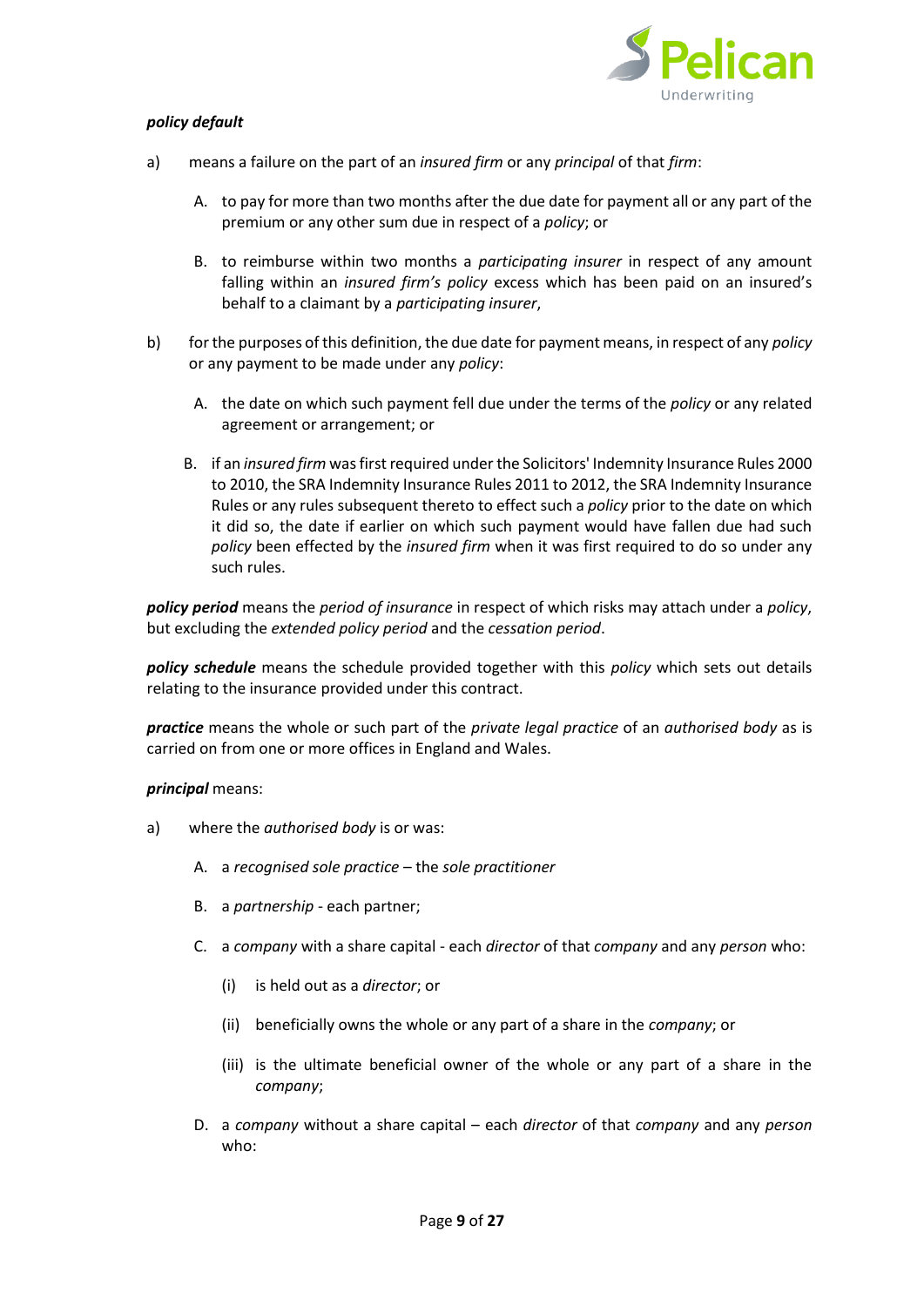

- (i) is held out as a *director*; or
- (ii) is a *member* of the *company*; or
- (iii) is the ultimate owner of the whole or any part of a *body corporate* or other legal person which is a *member* of the *company*;
- E. an *LLP*  each *member* of that *LLP*, and any *person* who is the ultimate owner of the whole or any part of a *body corporate* or other legal person which is a *member* of the *LLP*.
- b) where a *body corporate* or other legal person is a *partner* in the *authorised body*, any *person* who is within paragraph (a)(C) of this definition (including sub paragraphs (i) and (iii) thereof), paragraph (a)(D) of this definition (including sub paragraphs (i) and (iii) thereof), or paragraph (a)(E) of this definition.

*prior practice* means each *practice* to which the *insured firm's practice* is ultimately a *successor practice* by way of one or more mergers, acquisitions, absorptions or other transitions, but does not include any such *practice* which has elected to be insured under run-off cover in accordance with clause 5.6(a).

*private legal practice* means the provision of services in private *practice* as a *solicitor* or *REL in an authorised body* including, without limitation:

- a) providing such services in England, Wales or anywhere in the world, in a *recognised sole practice*, a *recognised body* or a *licensed body* (in respect of an activity regulated by the *SRA* in accordance with the terms of the body's licence) and
- b) the provision of such services as a secondee of the *insured firm*; and
- c) any *insured* acting as a personal representative, *trustee*, attorney, notary, insolvency practitioner or in any other role in conjunction with a *practice*; and
- d) the provision of such services by any *employee*; and
- e) the provision of such services pro bono ;

but does not include:

- f) discharging the functions of any of the following offices or appointments:
	- A. judicial office;
	- B. Under Sheriffs;
	- C. members and clerks of such tribunals, committees, panels and boards as the *Council* may from time to time designate but including those subject to the Tribunals and Inquiries Act 1992, the Competition Commission, Legal Services Commission Review Panels and Parole Boards;
	- D. Justices' Clerks; or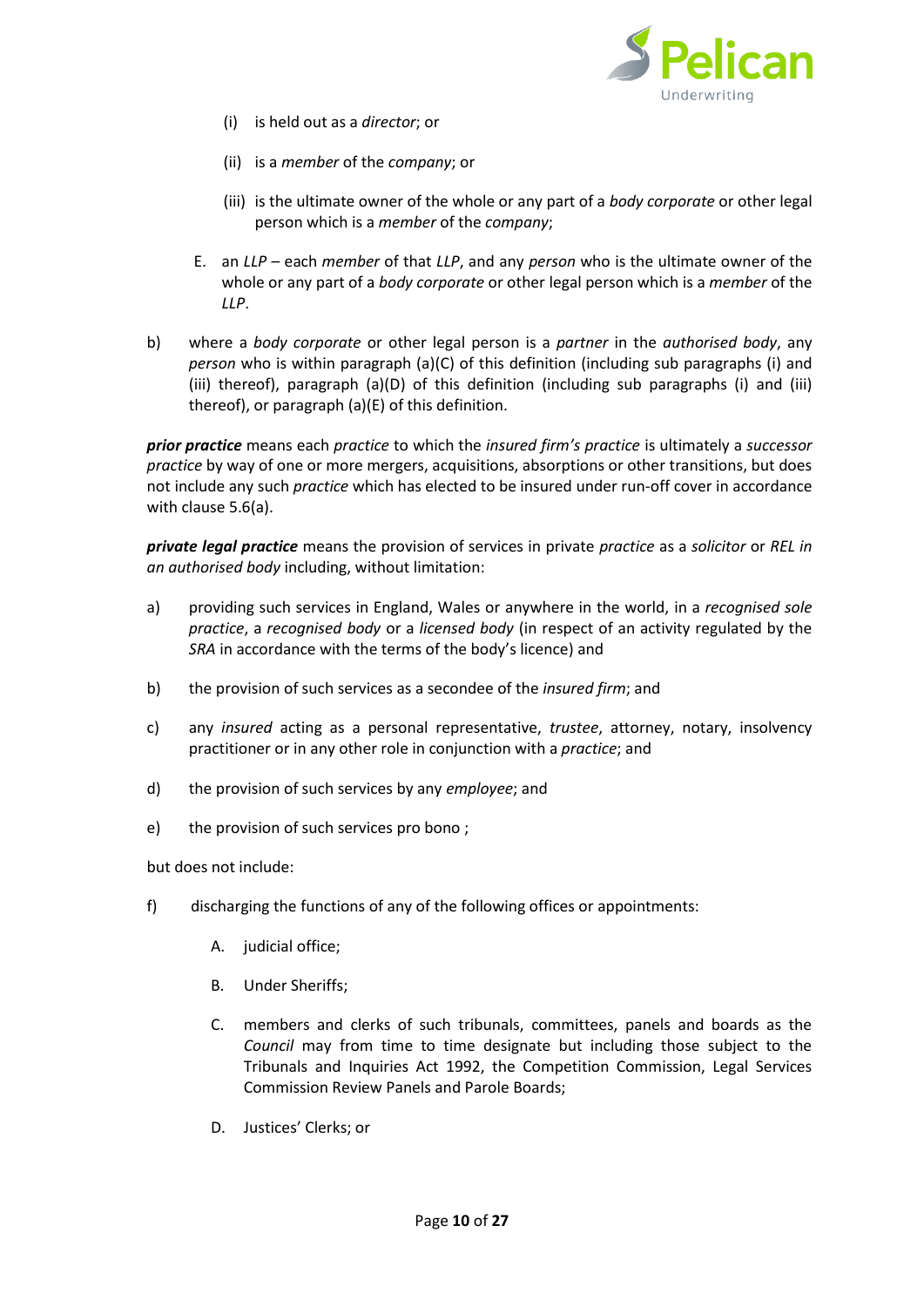

E. Superintendent Registrars and Deputy Superintendent Registrars of Births, Marriages and Deaths and Registrars of Local Crematoria.

*PUML* shall mean Pelican Underwriting Management Limited whose address is Forum House 15- 18 Lime Street, London EC3M 7AN

*qualifying insurance* means a *policy* that provides professional indemnity insurance cover in accordance with the *MTC* but only to the extent required by the *MTC*.

*recognised body* means a body recognised by the *SRA* under section 9 of the Administration of Justice Act 1985.

*recognised sole practice* means the practice of a sole *solicitor* or *REL* which is recognised by the *SRA* under section 9 of the Administration of Justice Act 1985*.*

*REL* means a European lawyer registered in the register of European lawyers.

*relevant licensed body* means a *licensed body* other than:

- a) an unlimited company, or an *overseas* company whose members' liability for the company's debts is not limited by its constitution or by the law of its country of incorporation; or
- b) a nominee company only, holding *assets* for clients of another *practice*; and
	- (i) it can act only as agent for the other *practice*; and
	- (ii) all the individuals who are *principals* of the *licensed body* are also *principals* of the other *practice*; and
	- (iii) any fee or other income arising out of the *licensed body* accrues to the benefit of the other *practice*; or
- c) a *partnership* in which none of the *partners* is a limited company, an *LLP* or a legal person whose *members* have limited liability.

*relevant recognised body* means a *recognised body* other than:

- (a) an unlimited company, or an *overseas* company whose members' liability for the company's debts is not limited by its constitution or by the law of its country of incorporation; or
- (b) a nominee company only, holding *assets* for clients of another *practice*; and
	- (i) it can act only as agent for the other *practice*; and
- (ii) all the individuals who are *principals* of the *recognised body* are also *principals* of the other *practice*; and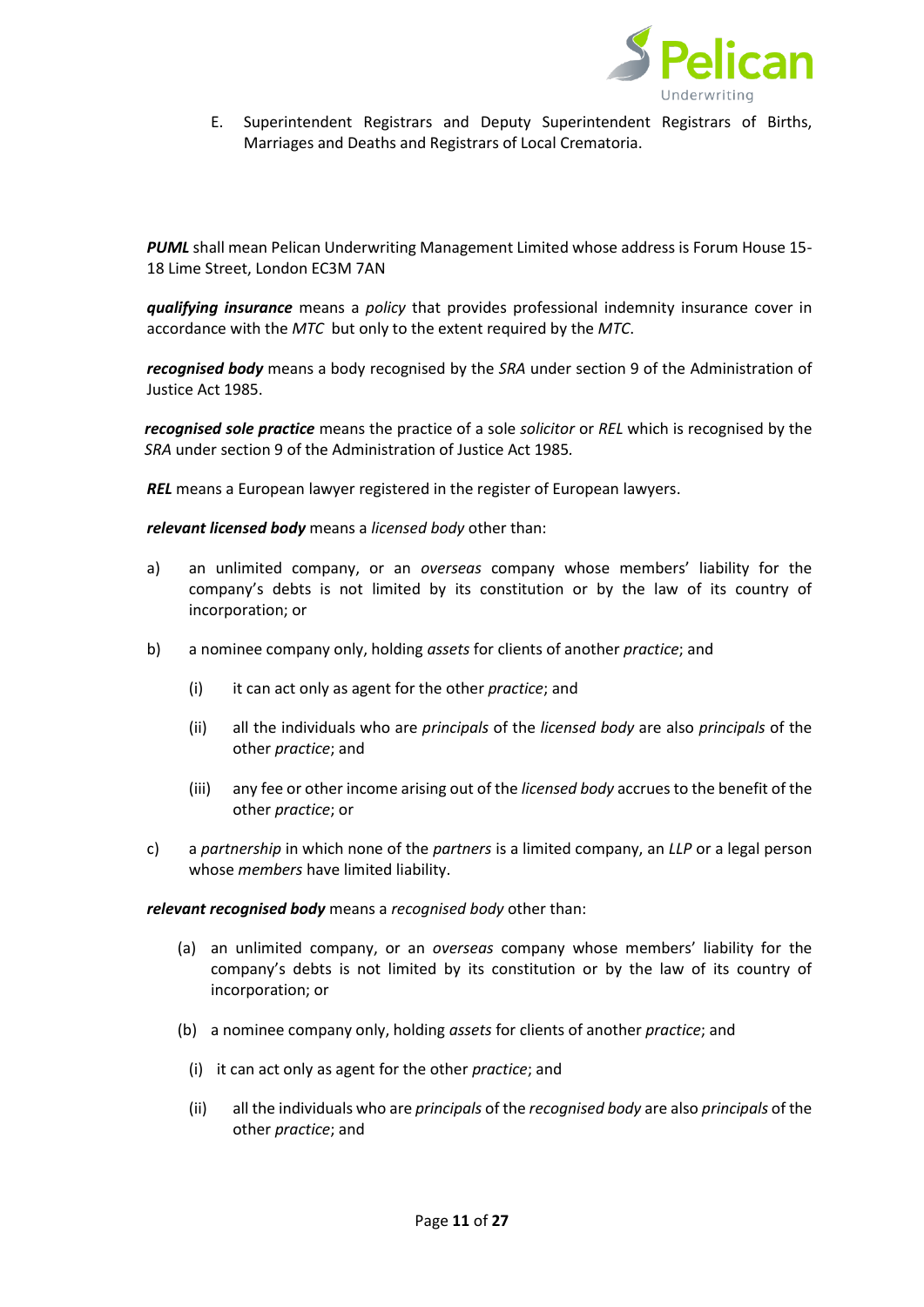

- (iii) any fee or other income arising out of the *recognised body* accrues to the benefit of the other *practice*; or
- (c) a *partnership* in which none of the *partners* is a limited company, an *LLP* or a legal person whose *members* have limited liability; or
- (d) a sole practitioner that is a recognised body.

*SA* means the Solicitors Act 1974.

*societas Europaea* means a European public limited liability company within the meaning of Article 1 of Council Regulation 2157/2001/EC.

*sole practitioner* means *a solicitor* or an *REL* who is the sole *principal* in a *practice* (other than an incorporated *practice*)

*solicitor* means a person who practises as a solicitor whether or not he or she has in force a practising certificate and also includes practice under home title of a former *REL* who has become a solicitor.

*SRA* means the Solicitors Regulation Authority

*SRA Accounts Rules* means the SRA Accounts Rules 2011.

*SRA Authorisation Rules* means the SRA Authorisation Rules 2011.

#### *successor practice*

- a) means a *practice* identified in this definition as 'B', where:
	- A. 'A' is the *practice* to which B succeeds; and
	- B. 'A's owner' is the owner of A immediately prior to transition; and
	- C. 'B's owner' is the owner of B immediately following transition; and
	- D. 'transition' means merger, acquisition, absorption or other transition which results in A no longer being carried on as a discrete legal *practice*.
- b) B is a *successor practice* to A where:
	- A. B is or was held out, expressly or by implication, by B's owner as being the successor of A or as incorporating A, whether such holding out is contained in notepaper, business cards, form of electronic communications, publications, promotional material or otherwise, or is contained in any statement or declaration by B's owner to any regulatory or taxation authority; and/or
	- B. (where A's owner was a *sole practitioner* and the transition occurred on or before 31 August 2000) - the *sole practitioner* is a *principal* of B's owner; and/or
	- C. (where A's owner was a *sole practitioner* and the transition occurred on or after 1 September 2000) - the *sole practitioner* is a *principal* or *employee* of B's owner; and/or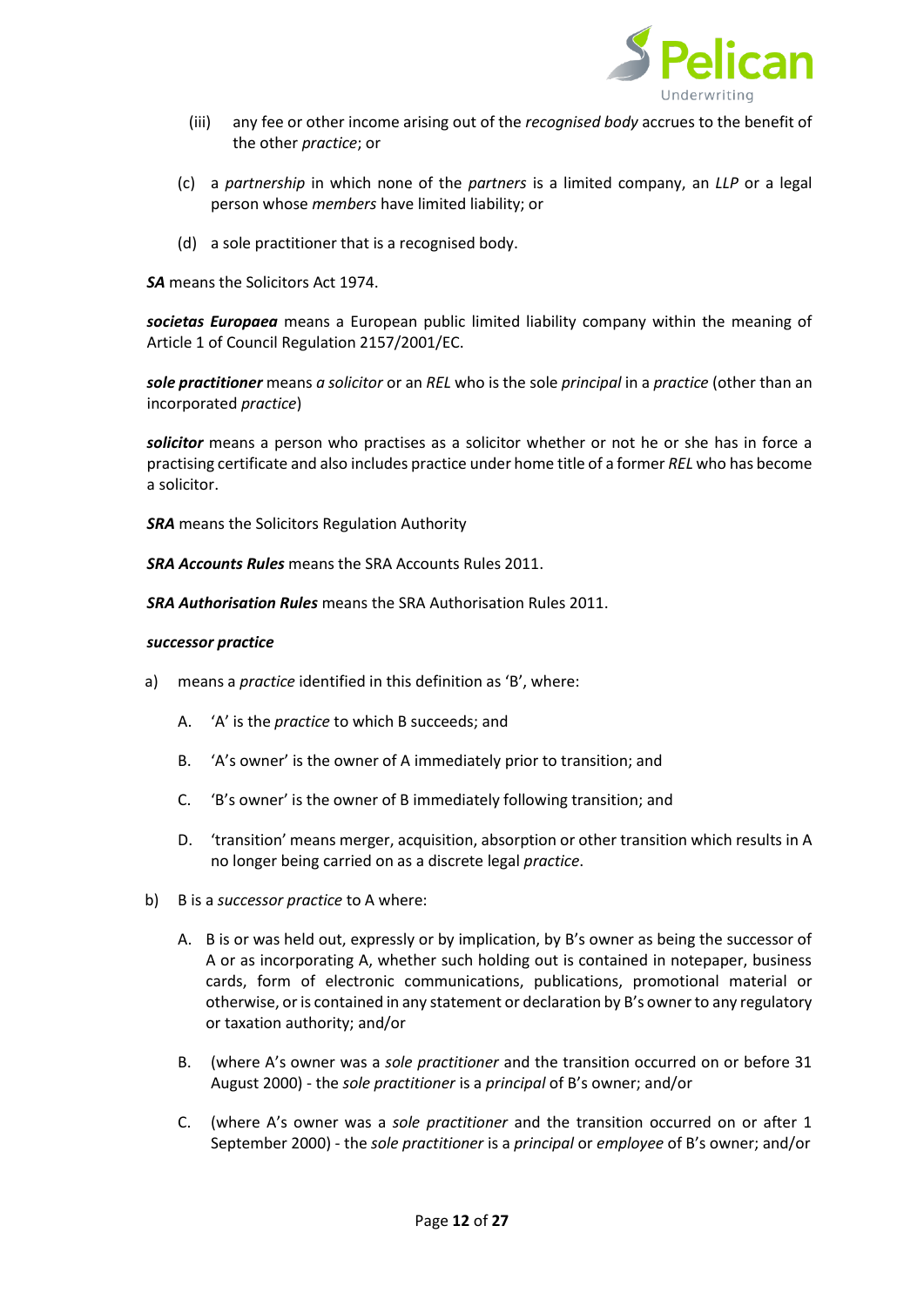

- D. (where A's owner was a *recognised body* or a *licensed body* (in respect of an activity regulated by the *SRA* in accordance with the terms of the body's licence)) - that body is a *principal* of B's owner; and/or
- E. (where A's owner was a *partnership*) the majority of the *principals* of A's owner have become *principals* of B's owner; and/or
- F. (where A's owner was a *partnership* and the majority of *principals* of A's owner did not become *principals* of the owner of another legal *practice* as a result of the transition) one or more of the *principals* of A's owner have become *principals* of B's owner and:
	- (i) B is carried on under the same name as A or a name which substantially incorporates the name of A (or a substantial part of the name of A); and/or
	- (ii) B is carried on from the same premises as A; and/or
	- (iii) the owner of B acquired the goodwill and/or assets of A; and/or
	- (iv) the owner of B assumed the liabilities of A; and/or
	- (v) the majority of staff employed by A's owner became *employees* of B's owner.
- c) Notwithstanding the foregoing, B is not a *successor practice* to A under paragraph (b)(B), (C), (D), (E) or (F) if another *practice* is or was held out by the owner of that other *practice* as the successor of A or as incorporating A, provided that there is insurance complying with the *MTC* in relation to that other *practice*.

*sum insured* means the *insurer's* limit of liability under a *policy* in respect of any one *claim*  (exclusive of *defence costs*).

*supplementary run-off cover* means run-off cover provided by the Solicitors Indemnity Fund following the expiry of run-off cover provided to an *authorised body* in accordance with the SRA Indemnity Insurance Rules or otherwise under a *policy* (but subject to compliance with the *MTC*).

*Tribunal* means the Solicitors Disciplinary Tribunal which is an independent statutory tribunal constituted under section 46 of the *SA*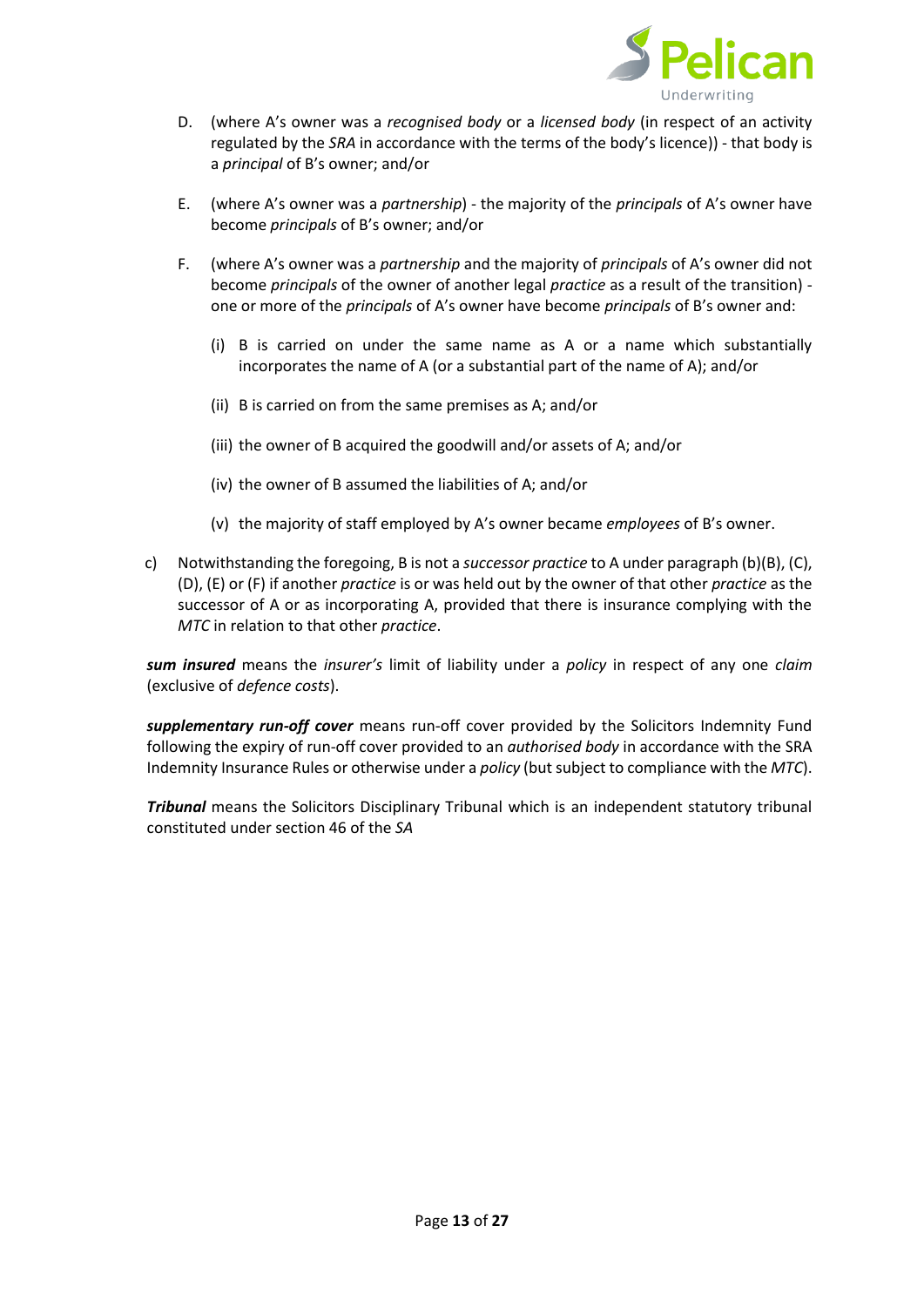

#### **General Interpretation**

In this contract, unless the context otherwise requires:

- (a) the singular includes the plural and vice versa;
- (b) words importing the masculine gender include the feminine and vice versa and references to the masculine or feminine include the neuter;
- (c) any headings are for ease of reference only;
- (d) "in writing" includes any form of written electronic communication normally used for business purposes, such as emails;
- (e) references to certificates, letters or other forms of written communication include references to those in both electronic and hard copy format; and
- (f) a reference to any statute, statutory provision, code or regulation includes any subordinate legislation (as defined by section 21(1) of the Interpretation Act 1978) made under it.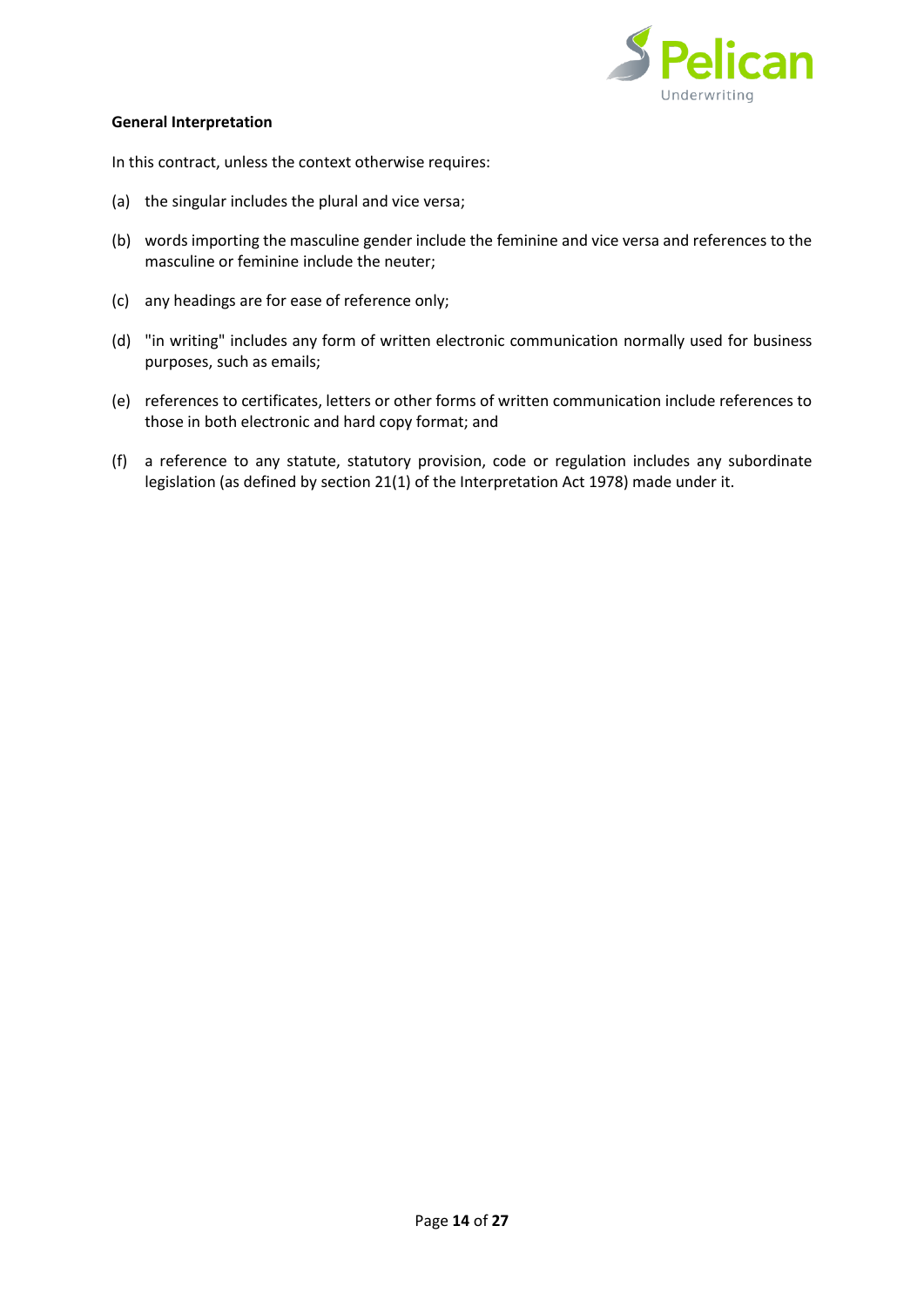

# <span id="page-16-0"></span>**1. Scope of cover**

## **1.1 Civil liability**

Subject to the limits in clause 2, the *insurer* will indemnify each *insured* against civil liability to the extent that it arises from *private legal practice* in connection with the *insured firm's practice*, (including its *prior practice* and (unless run off cover is provided in accordance with Clause 4.3) any *successor practice)*, provided that a *claim* in respect of such liability:

- (a) is first made against an insured during the period of insurance; or
- (b) is made against an *insured* during or after the *period of insurance* and arising from *circumstances* first notified to the *insurer* during the *period of insurance*.

#### **1.2 Defence costs**

The *insurer* will also indemnify the *insured* against *defence costs* in relation to:

- (a) any *claim* referred to in clause 1.1 or
- (b) any *circumstances* first notified to the *insurers* during the *period of insurance*; or
- (c) any investigation or inquiry (save in respect of any disciplinary proceeding under the authority of the *SRA* and/or the *Tribunal*)) during or after the *period of insurance* arising from any *claim* referred to in clause 1.1, or from *circumstances* first notified to the *insurer* during the *period of insurance*.

#### **1.3 The insured**

For the purposes of the cover under clause 1.1, the *insured* includes:

- (a) the *insured firm*; and
- (b) each service, administration, trustee or nominee *company* owned as at the date of occurrence of relevant *circumstances* by the *insured firm* and/or the *principals* of the *insured firm*; and
- (c) each *principal*, each former *principal* and each *person* who becomes a *principal* during the *period of insurance* of the *insured firm* or a *company* referred to in paragraph (b); and
- (d) each *employee*, each former *employee* and each *person* who becomes during the *period of insurance* an *employee* of the *insured firm* or a *company* referred to in paragraph (b); and
- (e) the estate or legal personal representative of any deceased or legally incapacitated *person* referred to in paragraph (c) or (d).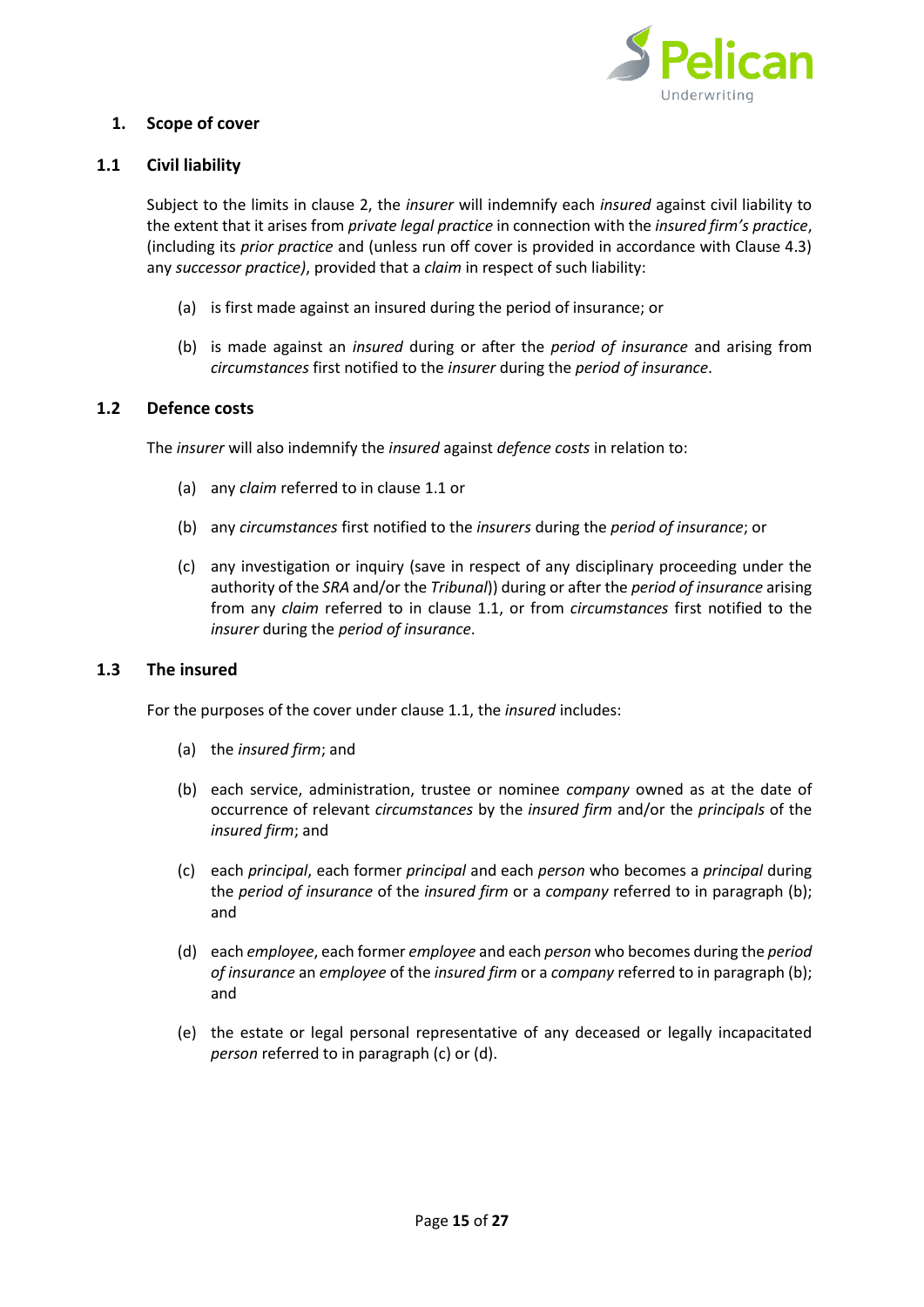

# **1.4 Award by regulatory authority**

The *insurer* will indemnify each *insured* against any amount paid or payable in accordance with the recommendation of the Office for Legal Complaints (including the *Legal Ombudsman* pursuant to section 137(2)(c) and section 137(4)(b) of the *LSA*) or any other regulatory authority to the same extent as it indemnifies the *insured* against civil liability provided that the *insurer* will have no liability in respect of any determination by the *Legal Ombudsman* pursuant to section 137(2)(b) of the *LSA* to refund any fees paid to the *insured*.

## **1.5 Loss or damage to documents**

In the event of loss or damage to *documents* which is first discovered by the *insured* during the *period of insurance* and which is notified to the *insurer* during the *period of insurance*, the *insurer* will indemnify the *insured* in respect of costs and expenses reasonably incurred by the *insured* in replacing or restoring *documents* subject to an aggregate limit of £50,000 provided that:

- (a) such loss or damage is sustained while the *documents* are either in transit or in the custody of the *insured* or of any person to whom the *insured* has entrusted them; and
- (b) where the *documents* are in electronic format, the *insured* can demonstrate to the reasonable satisfaction of the *insurer* that the *insured* had in place sufficient and proper procedures for the security and the daily back-up of *documents*.

For the purposes of this clause *documents* means anything in which information of any description is recorded (excluding bearer bonds, coupons, bank or currency notes or other negotiable instruments) which are the property of the *insured* or which have been entrusted to the *insured.*

#### **1.6 Compensation for court attendance**

In the event of the legal advisers acting on behalf of the *insured* with the consent of the *insurer* requiring any of the *insured* to attend court as a witness in connection with a *claim* made against the *insured* and notified under this insurance, the *insurer* will provide compensation at the following amount for each day or part day on which attendance is required:

| (a) any <i>principal</i> of the <i>insured</i> | £300 |
|------------------------------------------------|------|
|                                                |      |

(b) any *employee* E150

subject to an aggregate limit of £25,000.

#### <span id="page-17-0"></span>**2. Limit of insurance cover**

# **2.1 Any one claim**

The sum insured for any one *claim* (exclusive of *defence costs*), where the *insured firm* is a *relevant recognised body* or a *relevant licensed body* (in respect of activities regulated by the *SRA* in accordance with the terms of the *insured firm*'s licence ), is at least £3 million, and in all other cases, at least £2 million.

# **2.2 No limit on defence costs**

There is no monetary limit on the cover for *defence costs*.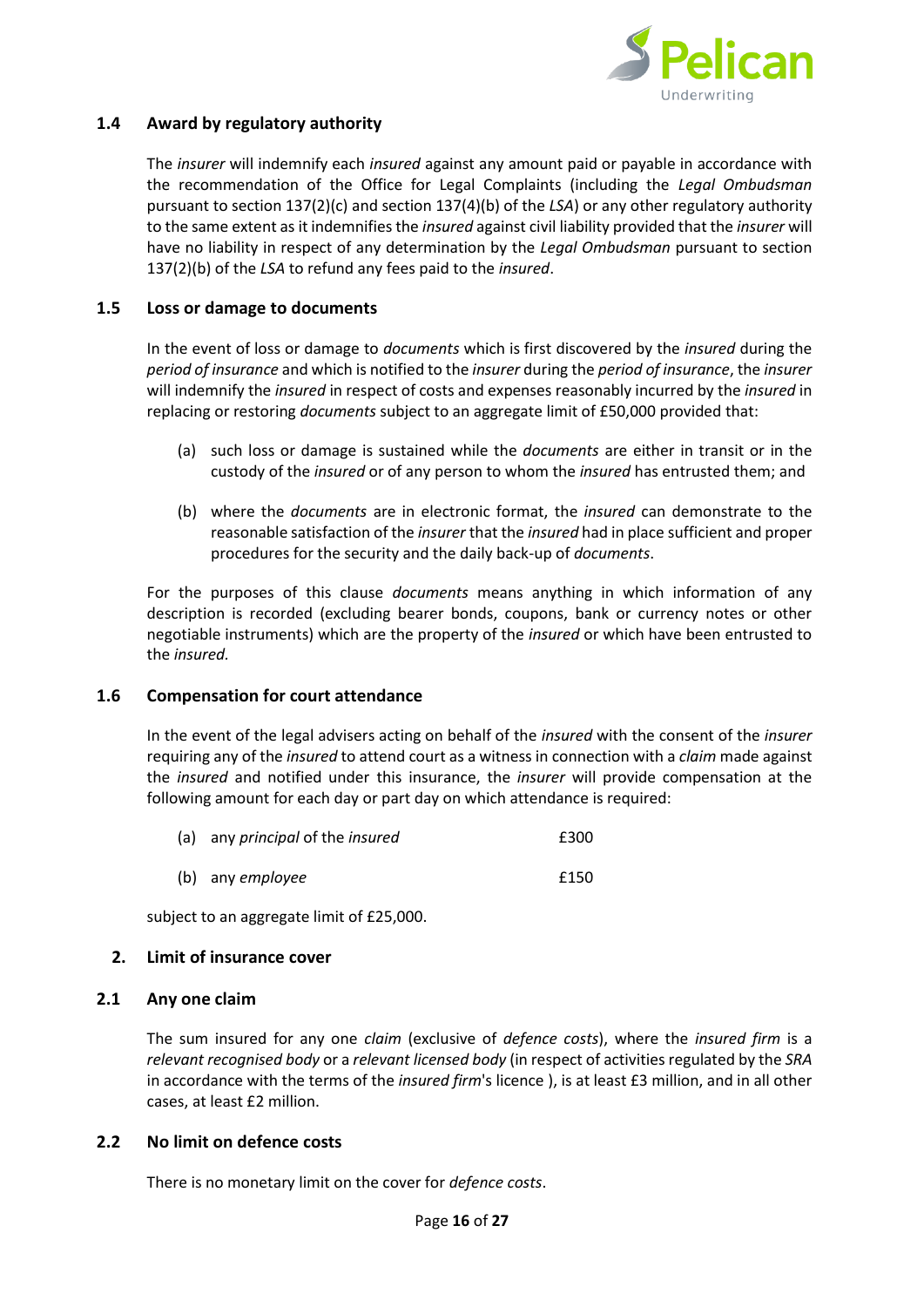

## **2.3 Proportionate limit on defence costs**

Notwithstanding clauses 2.1 and 2.2, liability for *defence costs* in relation to a *claim* which exceeds the *sum insured* is limited to the proportion that the *sum insured* bears to the total amount paid or payable to dispose of the *claim*.

#### **2.4 No other limit**

There is no limit of liability to any monetary amount (whether by way of an aggregate limit or otherwise) except as contemplated by clauses 2.1 and 2.3.

## **2.5 One claim**

When considering what may be regarded as one *claim* for the purposes of the limits contemplated by clauses 2.1 and 2.3:

- (a) all *claims* against any one or more *insured* arising from:
	- (i) one act or omission;
	- (ii) one series of related acts or omissions;
	- (iii) the same act or omission in a series of related matters or transactions;
	- (iv) similar acts or omissions in a series of related matters or transactions

and

(b) all *claims* against one or more *insured* arising from one matter or transaction

will be regarded as one *claim*.

## <span id="page-18-0"></span>**3. Excesses**

#### **3.1 The excess**

The *insured* will bear the first amount of each and every *claim* up to the amount of the *excess* as specified in the *policy schedule*.

## **3.2 No deductibles**

The *excess* does not reduce the limit of liability contemplated by clause 2.1.

#### **3.3 Excess not to apply to defence costs**

The *excess* does not apply to *defence costs*.

## **3.4 Funding of the excess**

If an *insured* fails to pay to a *claimant* any amount which is within the *excess* within 30 days of it becoming due for payment, the *claimant* may give notice of the *insured*'s default to the *insurer*, whereupon the *insurer* is liable to remedy the default on the *insured*'s behalf. Any amount paid by the *insurer* to remedy such a default erodes the *sum insured*.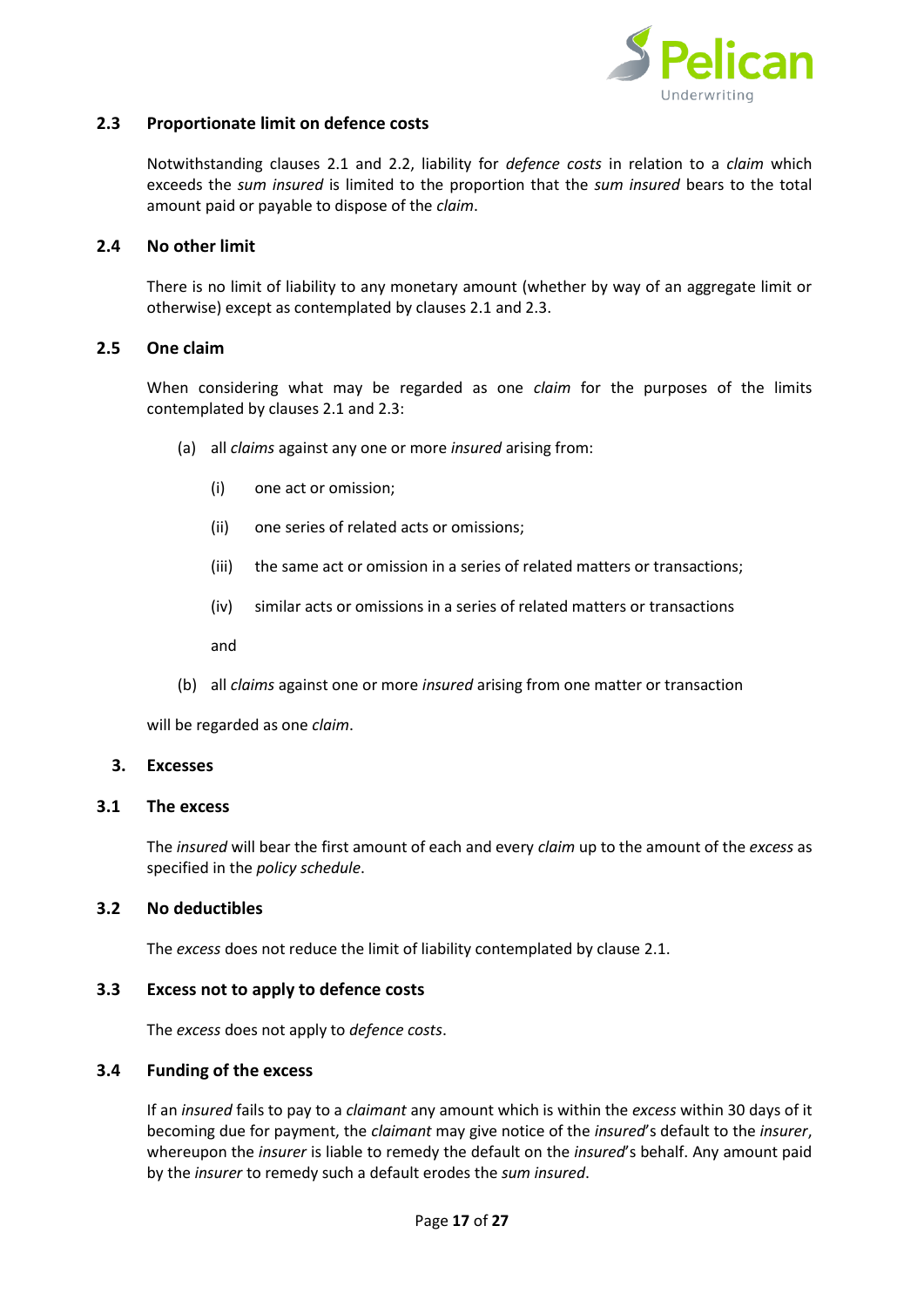

## **3.5 One claim**

All *claims* against any one or more *insured* which are regarded as one *claim* in accordance with clause 2.5 shall be regarded as one *claim* for the purposes of the *excess* under clause 3.1.

## <span id="page-19-0"></span>**4. Special conditions**

## **4.1 No avoidance or repudiation**

The *insurer* is not entitled to avoid or repudiate this contract on any grounds whatsoever including, without limitation, any breach of the duty to make a fair presentation of the risk, or any misrepresentation, in each case whether fraudulent or not.

## **4.2 No adjustment or denial**

The *insurer* is not entitled to reduce or deny its liability under this contract on any grounds whatsoever including, without limitation, any breach of any term or condition of this contract, except to the extent that one of the exclusions contained in clause 6 applies.

## **4.3 No cancellation**

This contract cannot be cancelled except (in the case of (a), (b) or (c) below) by the agreement of both the

*insured firm* and the *insurer*, and in any event only in circumstances where:

- (a) the *insured firm's practice* is merged into a *successor practice*, provided that there is insurance complying with the *MTC* in relation to that *successor practice*, in which case cancellation shall have effect no earlier than the date of such merger; or
- (b) replacement insurance, complying with the *MTC* in effect at its commencement, commences, in which case cancellation shall have effect no earlier than the date on which such replacement insurance commences; or
- (c) it subsequently transpires that the *insured firm* is not required under the *SIIR* Solicitors' Indemnity Insurance Rules 2000 to 2010, the SRA Indemnity Insurance Rules 2011 to 2012, the SRA Indemnity Insurance Rules or any rules subsequent thereto to effect a *policy* of *qualifying insurance*, in which case cancellation shall have effect from the later of (a) the start of the relevant *policy period* and (b) the date on which the *insured firm*  ceased to be required to effect a *policy* of *qualifying insurance*, or such later date as the *insured firm* and the *insurer* may agree.

Cancellation will not affect the rights and obligations of the parties accrued under this contract prior to the date from which cancellation has effect.

#### **4.4 No set-off**

Any amount payable by the *insurer* to indemnify an *insured* against civil liability to a *claimant* will be paid only to the *claimant*, or at the *claimant*'s direction, and that the *insurer* is not entitled to set-off against any such amount any payment due to it by any *insured* including, without limitation, any payment of premium or to reimburse the *insurer*.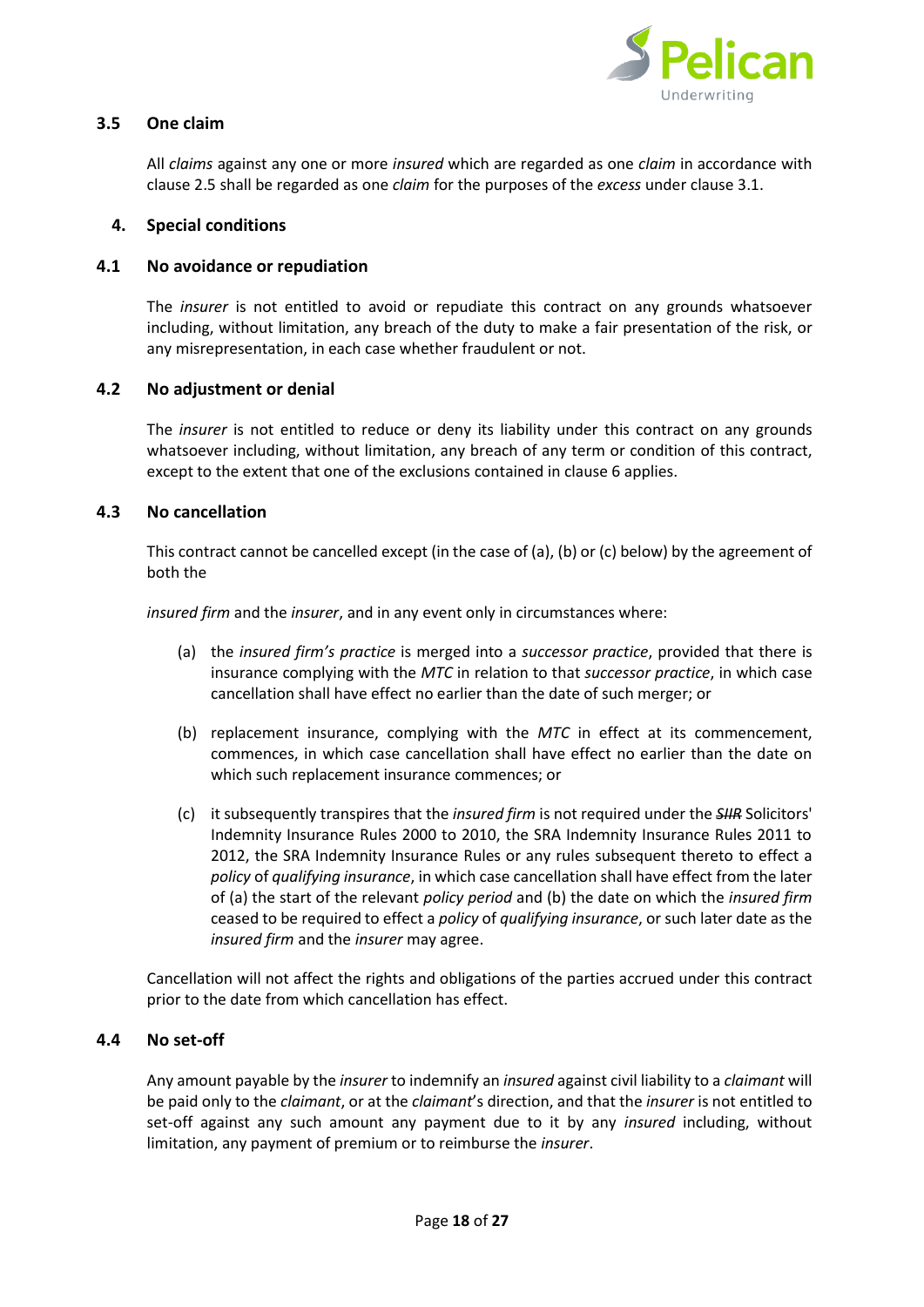

## **4.5 No 'other insurance' provision**

The liability of the *insurer* under this contract is not reduced or excluded by reason of the existence or availability of any other insurance other than: (i) under clause 6.1; or (ii) where the *insured*, having entered the *extended policy period* or *cessation period*, obtains a *policy* of *qualifying insurance* that incepts from and with effect from the expiration of the *policy period*. For the avoidance of doubt and subject to the provisions of the *participating insurer's agreement*, this requirement is not intended to affect any right of the *insurer* to claim contribution from any other insurer which is also liable to indemnify any *insured*.

#### **4.6 No retroactive date**

This contract does not exclude or limit the liability of the *insurer* in respect of *claims* arising from incidents, occurrences, facts, matters, acts and/or omissions which occurred prior to a specified date.

#### **4.7 Successor practice - 'double insurance'**

If the *insured firm's practice* is succeeded during the *period of insurance* and, as a result, a situation of 'double insurance' exists between two or more insurers of the *successor practice*, contribution between insurers is to be determined in accordance with the relative numbers of *principals* of the owners of the constituent *practices* immediately prior to succession.

#### **4.8 Advancement of defence costs**

The *insurer* will meet *defence costs* as and when they are incurred, including *defence costs* incurred on behalf of an *insured* who is alleged to have committed or condoned dishonesty or a fraudulent act or omission, provided that the *insurer* is not liable for *defence costs* incurred on behalf of that *insured* after the earlier of:

- (a) that *insured* admitting to the *insurer* the commission or condoning of such dishonesty, act or omission; or
- (b) a court or other judicial body finding that that *insured* was in fact guilty of such dishonesty, act or omission.

#### **4.9 Resolution of disputes**

If there is a dispute as to whether a *practice* is a *successor practice* for the purposes of clauses 1.1 or 5.6, the *insured* and the *insurer* will take all reasonable steps (including, if appropriate, referring the dispute to arbitration) to resolve the dispute in conjunction with any related dispute between any other party which has insurance complying with the *MTC* and that party's insurer.

#### **4.10 Conduct of a claim pending dispute resolution**

Pending resolution of any coverage dispute and without prejudice to any issue in dispute, the *insurer* will, if so directed by the *SRA* conduct any *claim*, advance *defence costs* and, if appropriate, compromise and pay the *claim*. If the *SRA* is satisfied that:

(a) the party requesting the direction has taken all reasonable steps to resolve the dispute with the other party/ies; and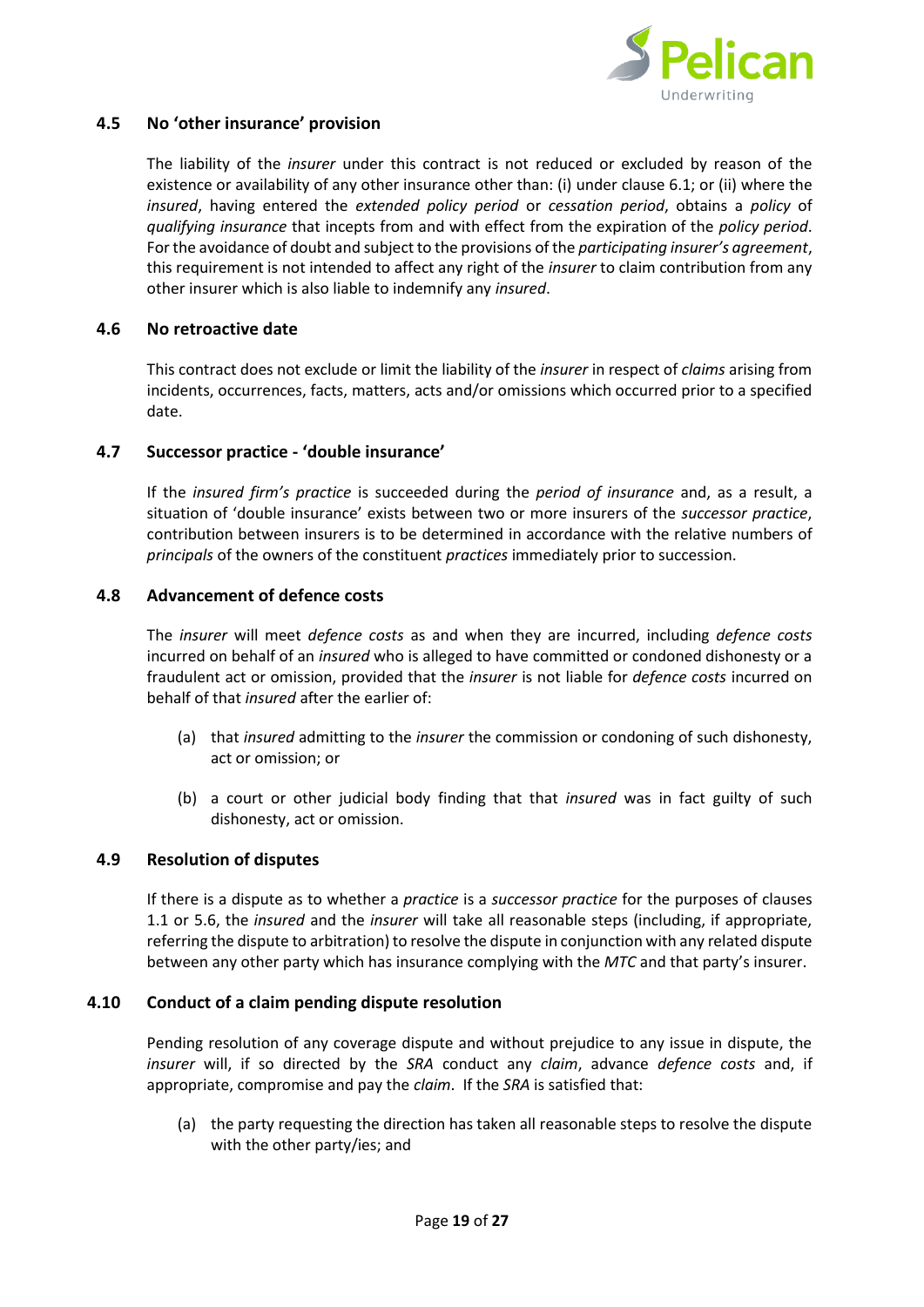

- (b) there is a reasonable prospect that the coverage dispute will be resolved or determined in the *insured's* favour; and
- (c) it is fair and equitable in all the circumstances for such direction to be given;

it may in its absolute discretion make such a direction.

## **4.11 Variation for multi-year policies**

The *insurer* shall vary the terms of this contract to give effect to any variation to the SRA Indemnity Insurance Rules, the Glossary and/or the *MTC*, such variation to be implemented by the *insurer*:

- (a) on the date of any renewal or replacement of the insurance or any extension to the *period of insurance* occurring in that *indemnity period*; or
- (b) on each date falling in 18 month intervals from the commencement of the *policy period* where no variation has occurred by reason of clause 4.11(a) within the immediately preceding 18 month period.

save that no variation shall be required under 4.11(b) where the date on which variation would have been required is a date within the *extended policy* period or the *cessation period*.

## **4.12 Minimum terms and conditions to prevail**

This contract is to be construed or rectified so as to comply with the requirements of the *MTC* (including any amendment pursuant to clause 4.11) and any provision which is inconsistent with the *MTC* (including any amendment pursuant to clause 4.11) is to be severed or rectified to comply.

#### <span id="page-21-0"></span>**5. Extended policy period and run-off cover**

# **5.1 Extended policy period**

This contract provides cover, complying with the *MTC* for the duration of the *extended policy period* where the *insured firm* has not, prior to the expiration of the *policy period*, obtained insurance complying with the *MTC* and incepting on and with effect from the day immediately following the expiration of the *policy period*.

#### **5.2 Cessation period**

This contract provides cover, complying with the *MTC* for the duration of the *cessation period*  where an *insured firm* has not, prior to the expiration of the *extended policy period*, obtained insurance complying with the *MTC* and incepting on and with effect from the day immediately following the expiration of the *policy period*.

# **5.3 Scope of cover during the extended policy period and the cessation period**

This contract provides cover in respect of the *extended policy period* referred to in clause 5.1 and the *cessation period* referred to in clause 5.2.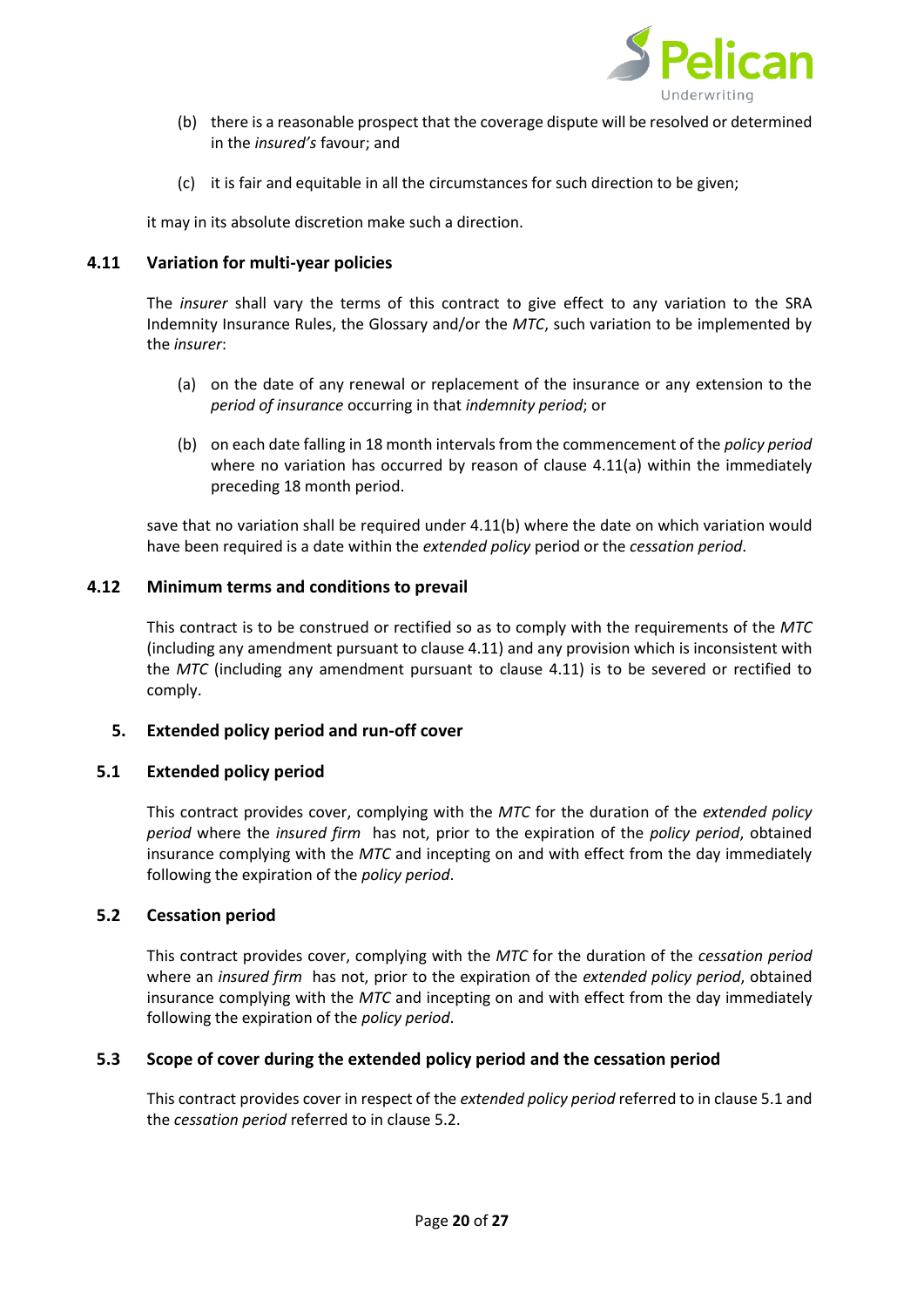

## **5.4 Run-off cover**

This contract provides run-off cover:

- (a) in the event of a *cessation* that occurs during or on expiration of the *policy period*;
- (b) in the event of a *cessation* that occurs during the *extended* policy *period* or the *cessation period*; or
- (c) from the expiration of the *cessation period*;

and for the purposes of this clause 5.4, an *insured firm's practice* shall (without limitation) be regarded as ceasing if (and with effect from the date upon which) the *insured firm* becomes a *non-SRA firm*.

#### **5.5 Scope of run-off cover**

The run-off cover referred to in clause 5.4 will:

- (a) indemnify each *insured* in accordance with clauses 1.1 to 1.8 6;
- (b) provide a minimum level of insurance cover in accordance with clauses 2.1 and 2.3;
- (c) be subject to the exclusions and conditions set out in this contract*;* and
- (d) extend the *period of insurance* for an additional six years (ending on the sixth anniversary of the date upon which, but for this requirement, it would have ended, and for the avoidance of doubt, including the *extended policy period* and *cessation period*), save that in respect of run-off cover provided under clause 5.4(c), such run-off cover shall not operate to indemnify any *insured* for civil liability arising from acts or omissions of such *insured* occurring after the expiration of the *cessation period* .

The *insurer* may charge an additional premium in the event that run-off cover referred to in clause 5.4 is provided, calculated as set out in the *policy schedule*.

#### **5.6 Succession**

If there is a *successor practice* to the ceased *practice*, the *insured firm* may elect before its *cessation*, whether it wishes the ceased *practice*:

- (a) to be insured under the run-off cover referred to in clause 5.4(a) or
- (b) provided that there is insurance complying with the *MTC* in relation to that *successor practice*, to be insured as a *prior practice* under such insurance.

If the *insured firm* fails to make an election and/or fails to pay any premium due under the terms of the *policy*, before its *cessation*, clause 5.6(b) above shall apply.

#### **5.7 Suspended practices**

Where run-off cover has been activated in accordance with this clause 5, but where the *insured firm's practice* restarts, the *insurer* may (but shall not be obliged to) cancel such run-off cover, on such terms as may be agreed, provided that: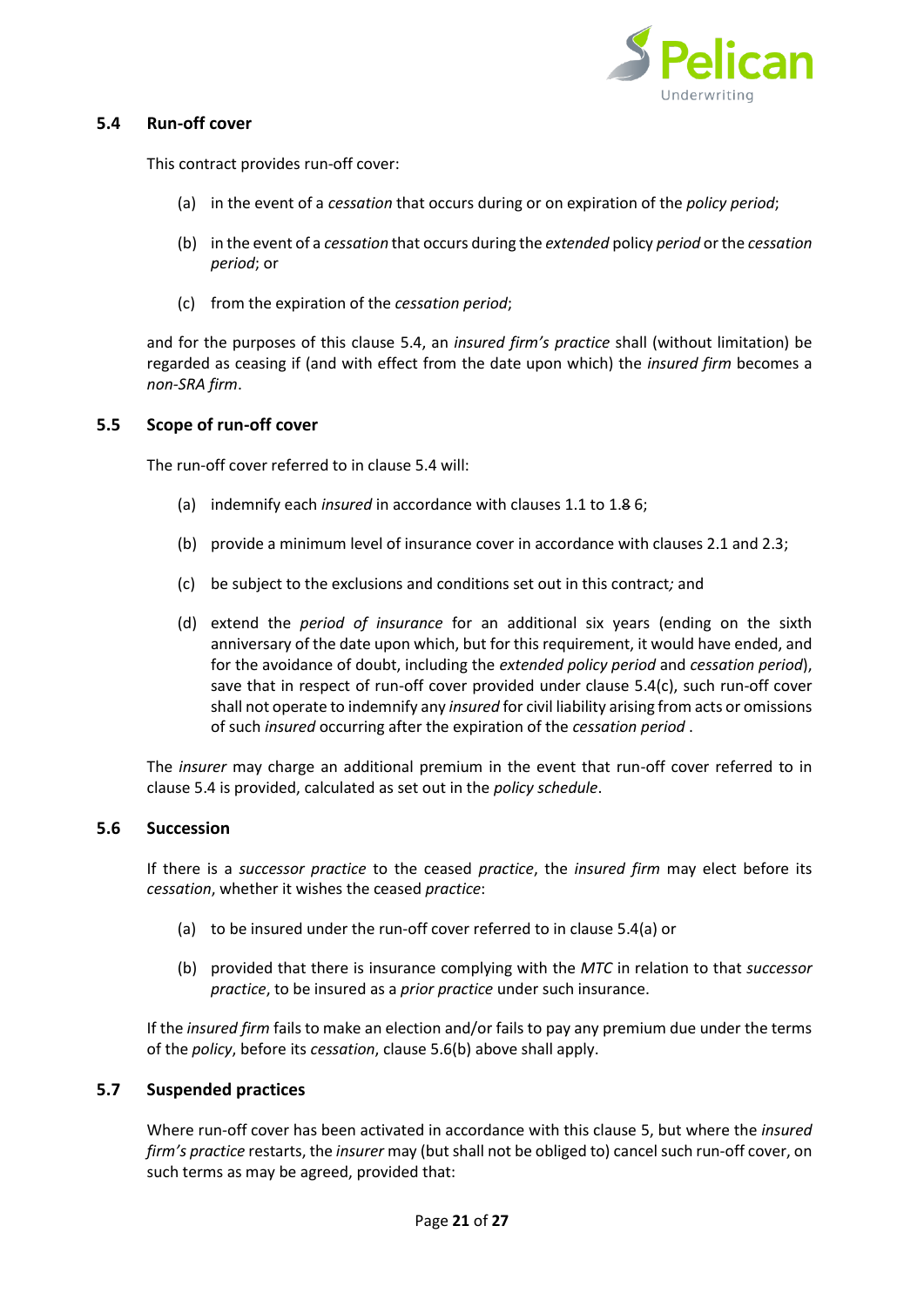

- (a) there is insurance complying with the *MTC* in relation to that *insured firm* in force on the date of cancellation;
- (b) the *participating insurer* providing such insurance confirms in writing to the *insured firm* and the *insurer* (if different) that:
	- (i) it is providing insurance complying with the *MTC* in relation to that *insured firm*  for the then current *indemnity period*; and
	- (ii) it is doing so on the basis that the *insured firm's practice* is regarded as being a continuation of the *insured firm's practice* prior to *cessation* and that accordingly it is liable for *claims* against the *insured firm* arising from incidents, occurrences, facts, matters, acts and/or omissions which occurred prior to *cessation*.

## **5.8 Notification to the insurer**

The *insured firm* will give notice in accordance with the instructions set out in the *policy schedule* as soon as practicable in the event of:

- (a) the *insured firm* failing to obtain insurance complying with the *MTC* prior to the expiration of the *policy period*; or
- (b) the *insured firm* failing to obtain insurance complying with the *MTC* prior to the expiration of any *extended policy period*; or
- (c) the insured firm obtaining insurance complying with the *MTC* prior to the expiration of any *extended policy period* or any *cessation period*; or
- (d) the cessation of the insured firm's practice; or
- (e) a *successor practice* succeeding to all or any part of the *practice* of the *insured firm*.

#### **5.9 Transfer to another approved regulator**

Clause 5.4 above does not apply where the *insured firm* becomes an *authorised non-SRA firm*  provided that the *approved regulator* of the *authorised non-SRA firm* is a signatory to the switching between *approved regulators* protocol

## <span id="page-23-0"></span>**6. Exclusions**

The liability of the *insurer* under this contract is not excluded or limited except to the extent that any *claim* or related *defence costs* arise from the matters set out in this clause 6.

## **6.1 Prior cover**

Any *claim* in respect of which the *insured* is entitled to be indemnified by the *SIF* or under a professional indemnity insurance contract for a period earlier than the *period of insurance*, whether by reason of notification of *circumstances* to *SIF* or under the earlier contract or otherwise.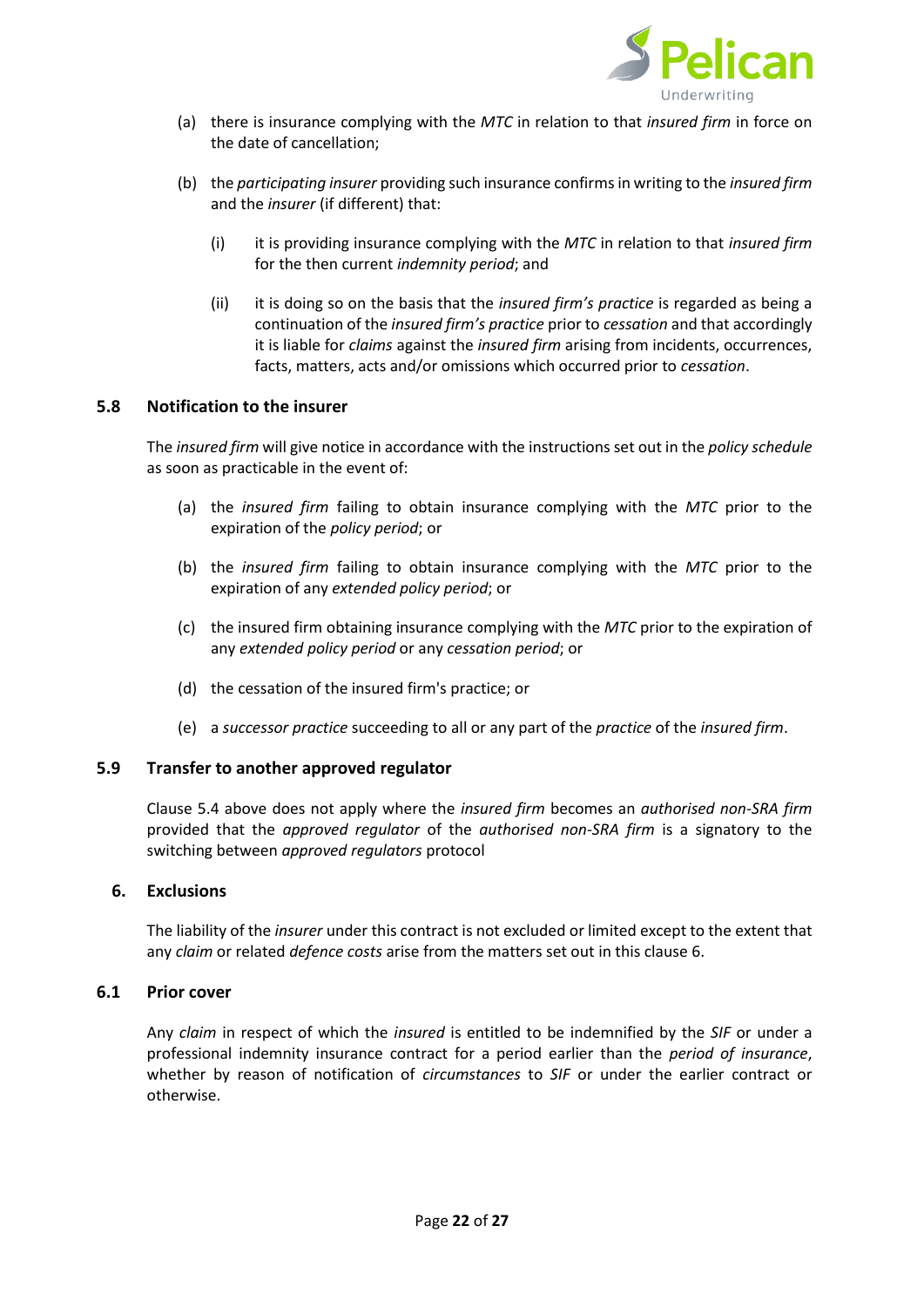

# **6.2 Death or bodily injury**

Any liability of any *insured* for causing or contributing to death or bodily injury, except that the insurance must nonetheless cover liability for psychological injury or emotional distress which arises from a breach of duty in the performance of (or failure to perform) legal work.

## **6.3 Property damage**

Any liability of any *insured* for causing or contributing to damage to, or destruction or physical loss of, any property (other than property in the care, custody or control of any *insured* in connection with the *insured firm's practice* and not occupied or used in the course of the *insured firm's practice*), except that this contract must nonetheless cover liability for such damage, destruction or loss which arises from breach of duty in the performance of (or failure to perform) legal work.

## **6.4 Partnership disputes**

Any actual or alleged breach of the *insured firm's partnership* or shareholder agreement or arrangements, including any equivalent agreement or arrangement where the *insured firm* is an *LLP* or a company without a share capital.

## **6.5 Employment breaches, discrimination, etc.**

Wrongful dismissal, repudiation or breach of an employment contract or arrangement, termination of a training contract, harassment, discrimination or like conduct in relation to any *partnership* or shareholder agreement or arrangement or the equivalent where the *insured firm* is an *LLP* or a company without a share capital, or in relation to any employment or training agreement or arrangement.

# **6.6 Debts and trading liabilities**

Any:

- (a) trading or personal debt of any *insured*; or
- (b) legal liability assumed or accepted by an *insured* or an *insured firm* under any contract or agreement for the supply to, or use by, the *insured* or *insured firm* of goods or services in the course of the *insured firm's practice*, save that this exclusion 6.6(b) will not apply to any legal liability arising in the course of an *insured firm's practice* in connection with its or any *insured*'s use of or access to the HM Land Registry network (including, without limitation, access under a Network Access Agreement made under the Land Registration (Network Access) Rules and the Land Registration (Electronic Communications) Order 2007) other than an obligation to pay search fees or other charges for searches or services provided by HM Land Registry to the *insured firm*; or
- (c) guarantee, indemnity or undertaking by any particular *insured* in connection with the provision of finance, property, assistance or other benefit or advantage directly or indirectly to that *insured*.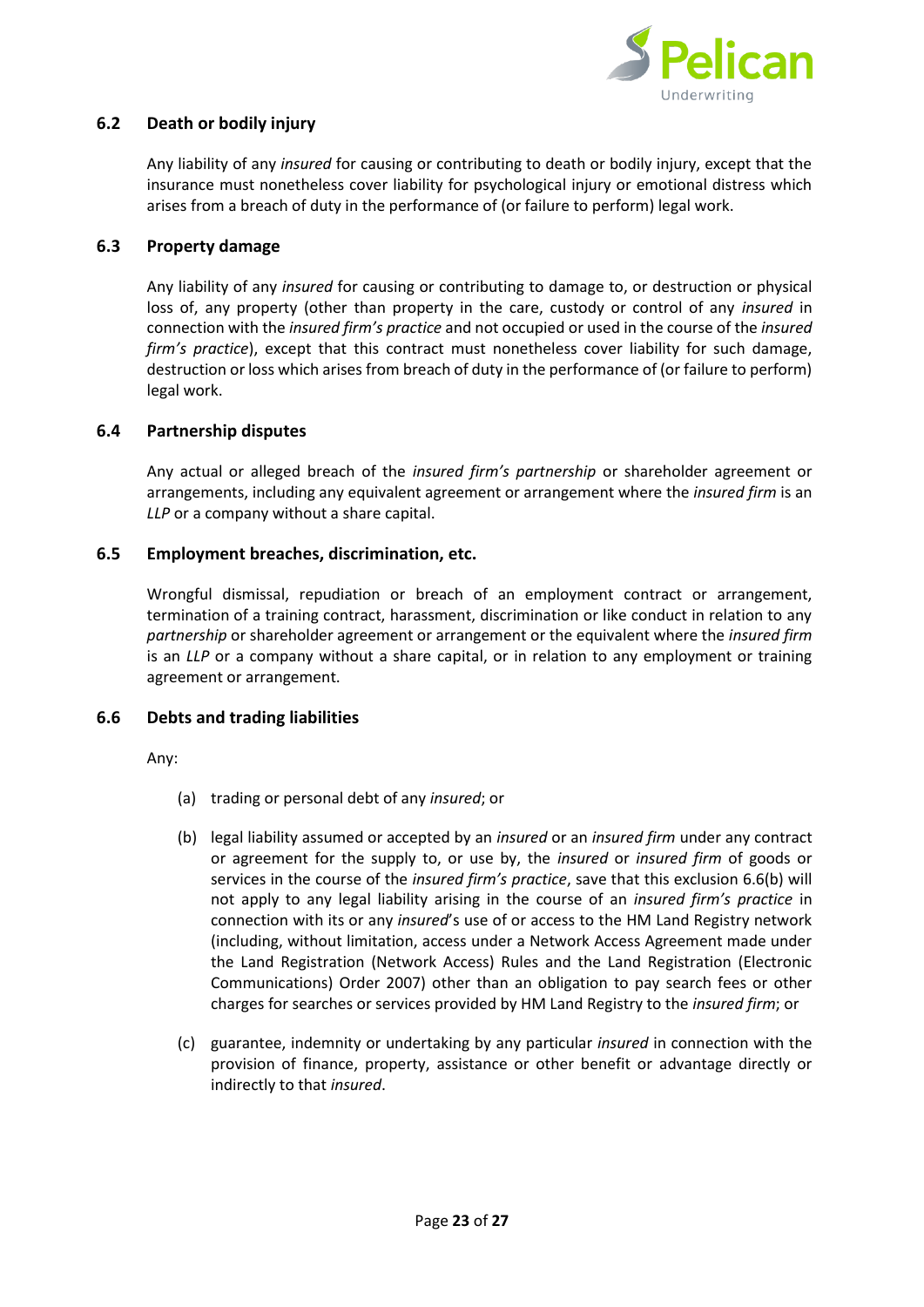

#### **6.7 Fines, penalties, etc**

Any:

- (a) fine or penalty; or
- (b) award of punitive, exemplary or like damages under the law of the United States of America or Canada, other than in respect of defamation; or
- (c) order or agreement to pay the costs of a complainant, regulator, investigator or prosecutor of any professional conduct complaint against, or investigation into the professional conduct of, any *insured*.

## **6.8 Fraud or dishonesty**

The *insurer* is not liable to indemnify any particular *person* to the extent that any civil liability or related *defence costs* arise from dishonesty or a fraudulent act or omission committed or condoned by that *person*, except that:

- (a) This contract nonetheless covers each other *insured*; and
- (b) no dishonesty, act or omission will be imputed to a body corporate unless it was committed or condoned by, in the case of a company, all directors of that company, or in the case of an *LLP*, all members of that *LLP*.

## **6.9 Directors' or officers' liability**

The *insurer* is not liable to indemnify any natural person in their capacity as a director or officer of a body corporate (other than a *recognised body, licensed body* (in respect of its *regulated activities*) or a service, administration, trustee or nominee company referred to in clauses (b), (b) or (b)) except that:

- (a) this contract nonetheless covers any liability of that *person* which arises from a breach of duty in the performance of (or failure to perform) legal work; and
- (b) this contract nonetheless covers each other *insured* against any vicarious or joint liability.

#### **6.10 War and terrorism, and asbestos**

The *insurer* is not liable to indemnify any insured in respect of, or in any way in connection with:

- (a) terrorism, war or other hostilities; or
- (b) asbestos, or any actual or alleged asbestos-related injury or damage involving the use, presence, existence, detection, removal, elimination or avoidance of asbestos or exposure to asbestos.

provided that nothing in this clause 6.10 shall exclude or limit any liability of the *insurer* to indemnify any *insured* against civil liability or related *defence costs* arising from any actual or alleged breach of duty in the performance of (or failure to perform) legal work or failure to discharge or fulfil any duty incidental to the *insured firm's practice* or to the conduct of *private legal practice.*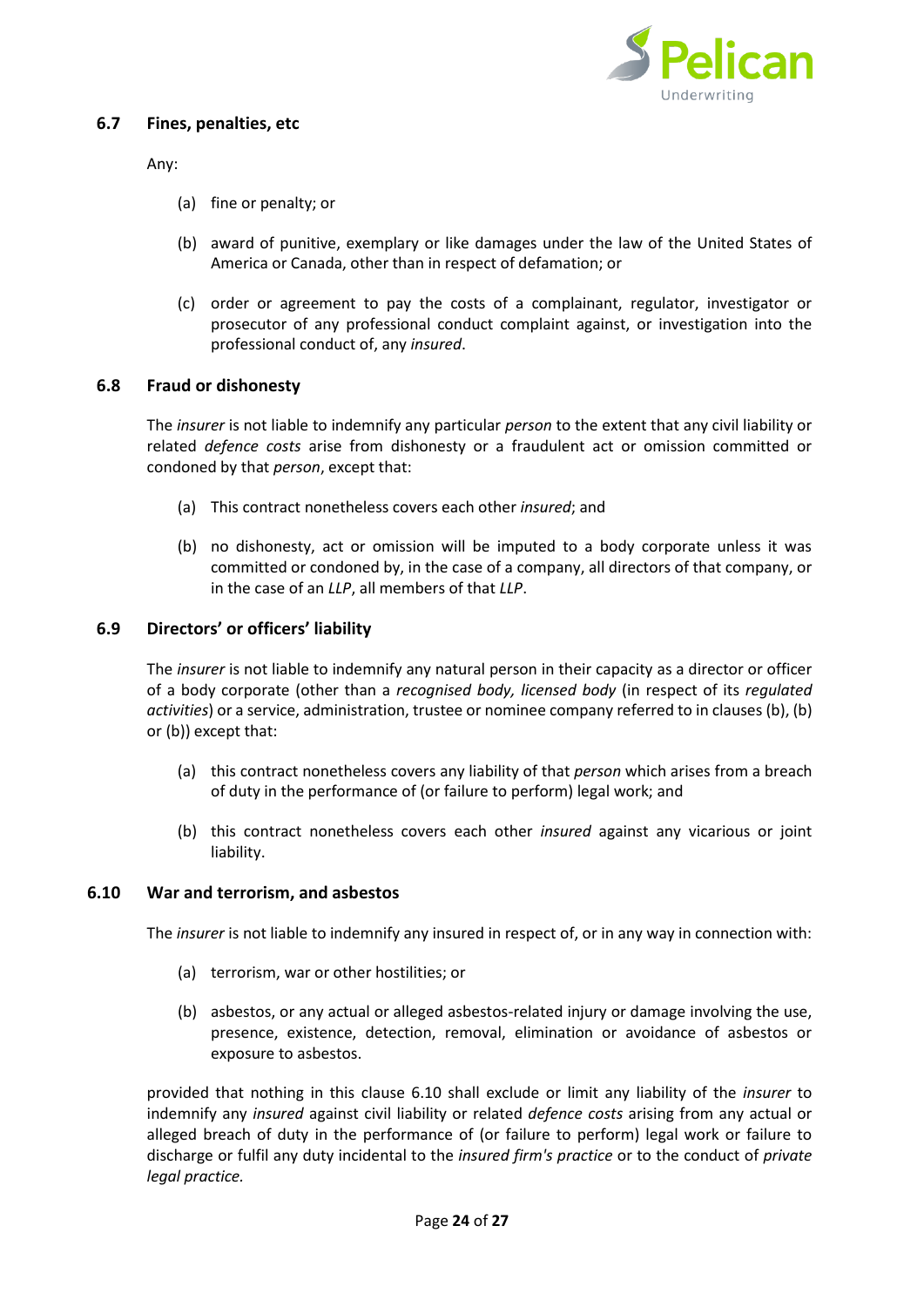

## **6.11 International trade sanctions**

The *insurer* does not provide cover and shall not be liable to pay any *claim* or provide any benefit under the insurance to the extent that the provision of such cover, payment of such *claim* or provision of such benefit would expose the *insurer* to any sanction, prohibition or restriction under United Nations resolutions or the trade or economic sanctions, laws or regulations of the European Union, United Kingdom, Australia or United States of America.

## <span id="page-26-0"></span>**7. General conditions**

## **7.1 Special conditions**

To the extent of any inconsistency between the provisions of this clause 7 and the special conditions in clause 4, the special conditions in clause 4 shall prevail.

## **7.2 Notice of claims and circumstances**

The *insured* will give notice in writing to the *insurer* as soon as is reasonably practicable of any:

- (a) *claim* first made against any *insured* during the *period of insurance*; or
- (b) *circumstances* of which any *insured* first became aware during the *period of insurance*; or
- (c) investigation, enquiry or disciplinary proceedings against any *insured* during the *period of insurance* or after the *period of insurance* if in any way relevant to any *claim* made or *circumstances* notified during the *period of insurance*; or
- (d) reasonable suspicion that the insured may have of fraud or dishonesty on the part of any insured whether or not giving rise to a claim.

For the purposes of this clause 7.2, notice shall be given in accordance with the instructions set out in the *policy schedule*.

#### **7.3 Co-operation and assistance**

Each *insured* will give the *insurer* and any intermediaries, investigators or solicitors appointed by the *insurer* all information and documents they reasonably require, and full co-operation and assistance in the investigation, defence, settlement, avoidance or reduction of any actual or possible *claim* or any related proceeding.

# **7.4 Conduct of any proceeding**

The *insurer* may at its option take over and conduct, in such manner as it in its absolute discretion thinks fit, in the name of any *insured* any proceeding arising out of or relating to any *claim* in respect of which the *insurer* is or may be liable to indemnify any *insured* under this contract.

# **7.5 No admission of liability**

The *insured* will not, without the prior consent in writing of the *insurer*, admit liability for or settle any *claim* in respect of which the *insurer* is or may be liable to indemnify any *insured* under this contract. If the *insured firm* wishes a *claim* to be settled, but the *insurer* does not, the *insurer* will brief senior counsel (to be mutually selected or, in default of agreement, to be selected by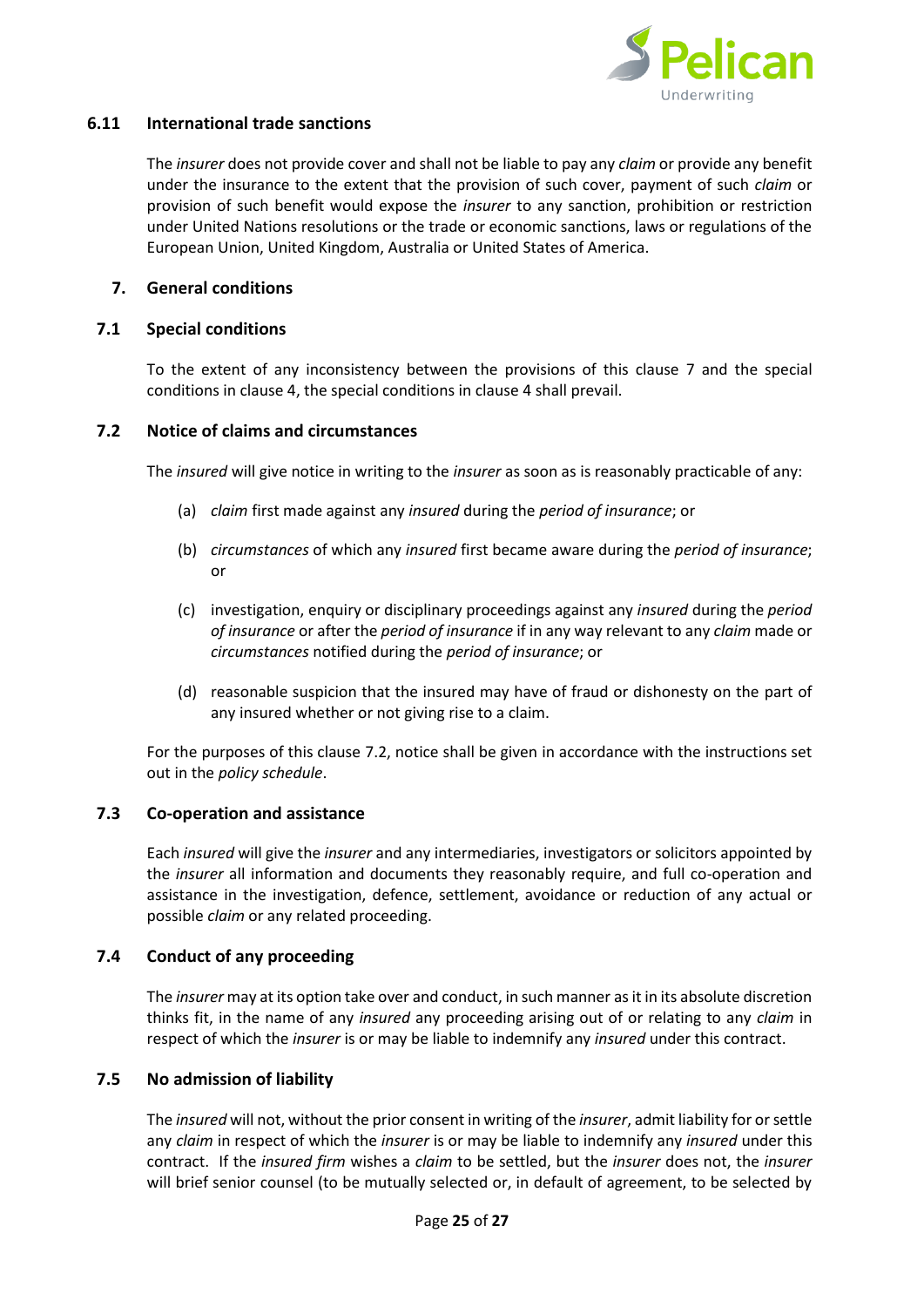

the SRA) to advise on whether or not the *claim* against the *insured* is likely to succeed. If counsel's advice is that the *claim* is likely to succeed, the *insurer* shall take such steps as are mutually agreed to settle the *claim* on terms to be mutually agreed or, in default of agreement, such steps and such terms as counsel advises having due regard to the interests of both the *insured* and the *insurer*. Counsel's fee will in each case be payable by the party against whose contention counsel advised.

## **7.6 Subrogation**

If any payment is made by the *insurer* in respect of a *claim* against any *insured*, the *insurer* will be subrogated to all rights of the *insured* of indemnity, contribution or recovery to the extent of that payment. The *insured* will not surrender any such right, or settle any such *claim* for indemnity, contribution or recovery, without the prior consent in writing of the *insurer*.

## **7.7 Reimbursement**

Each *insured* who:

- (a) committed or condoned (whether knowingly or recklessly):
	- (i) any breach of the duty to make a fair presentation of the risk; or
	- (ii) any misrepresentation; or
	- (iii) any breach of the terms or conditions of this contract; or
	- (iv) dishonesty or any fraudulent act or omission; or
- (b) undertakes, either itself or by any of its *principals*, *employees*, consultants or agents or any person on its behalf, any activity during the *cessation period* in connection with *private legal practice* save to the extent that the activity is undertaken to discharge any of its obligations within the scope of its *existing instructions* or is necessary in connection with the discharge of any such obligation,

will reimburse the *insurer* to the extent that is just and equitable having regard to the prejudice caused to the *insurer*'s interests by such failure to make a fair presentation of the risk, misrepresentation, breach, dishonesty, act or omission, provided that no *insured* shall be required to make any such reimbursement to the extent that any such breach of the terms or conditions of this contract was in order to comply with any applicable regulatory arrangements of the SRA.

No failure to make a fair presentation of the risk, misrepresentation, breach, dishonesty, act or omission will be imputed to a *body corporate* unless it was committed or condoned by, in the case of a *company*, all *directors* of that *company*, or in the case of an *LLP*, all members of that *LLP*. Any right of reimbursement under by this clause 7.7 against any *person* referred to in clauses (d), (d) or (d) (or against the estate or legal personal representative of any such *person* if they die or become legally incapacitated) is limited to the extent that is just and equitable having regard to the prejudice caused to the *insurer*'s interests by that *person* having committed or condoned (whether knowingly or recklessly) the failure to make a fair presentation of the risk, misrepresentation, breach, dishonesty, or any fraudulent act or omission.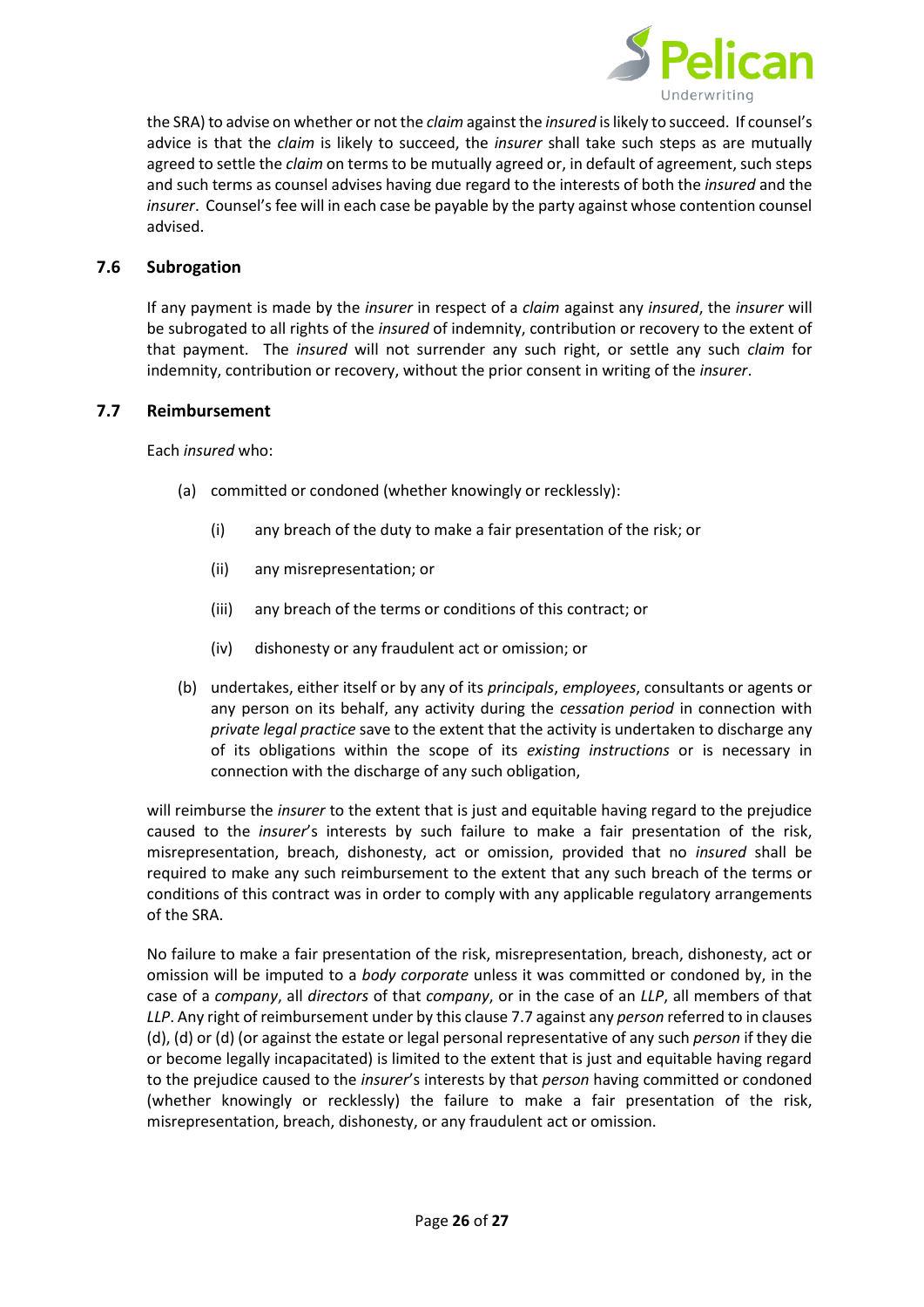

## **7.8 Reimbursement of defence costs**

Each *insured* will reimburse the *insurer* for *defence costs* advanced on that *insured*'s behalf which the *insurer* is not ultimately liable to pay.

#### **7.9 Reimbursement of the excess**

Those *persons* who are at any time during the *period of insurance principals* of the *insured firm*, together with, in relation to a *sole practitioner*, any *person* held out as a *partner* of that practitioner, will reimburse the *insurer* for any *excess* paid by the *insurer* on an *insured*'s behalf. The *sum insured* must be reinstated to the extent of reimbursement of any amount which eroded it as contemplated by clause 3.4.

## **7.10 Reimbursement of moneys paid pending dispute resolution**

Each *insured* will reimburse the *insurer* following resolution of any coverage dispute for any amount paid by the *insurer* on that *insured*'s behalf which, on the basis of the resolution of the dispute, the *insurer* is not ultimately liable to pay.

## **7.11 Withholding assets or entitlements**

The *insured firm* will account to the *insurer* for any asset or entitlement of any *person* who committed or condoned any dishonesty or fraudulent act or omission, provided that the *insured firm* is legally entitled to withhold that asset or entitlement from that *person*.

#### **7.12 Premium**

The premium will be calculated on such basis as the *insurer* determines and the *insured firm* accepts including, without limitation, a basis which recognises *claims* history, categories of work performed by the *insured firm*, numbers of *principals* and *employee*s, revenue derived from the *insured firm's practice* and other risk factors determined by the *insurer*.

#### **7.13 Law and jurisdiction**

Any dispute or *claim* (including non-contractual disputes or *claims)* arising out of or in connection this Insurance shall be governed and construed in accordance with the law of England and Wales and (subject to clause 4.9) are subject to the exclusive jurisdiction of the courts of England and Wales.